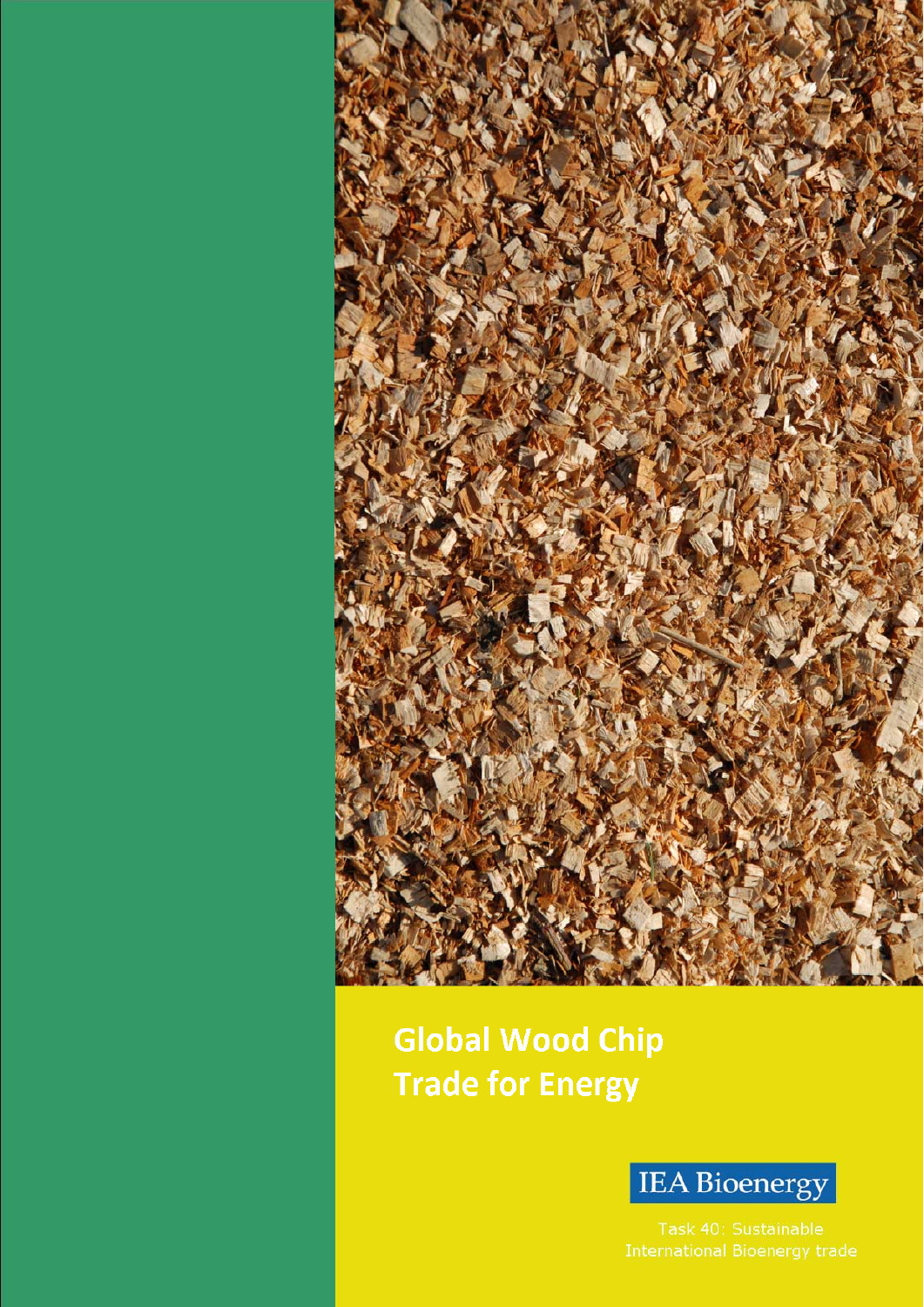#### Authors

Patrick Lamers Martin Junginger Copernicus Institute www.uu.nl/geo/copernicus

Didier Marchal Wallon Agricultural Research Centre www.cra.wallonie.be

Peter Paul Schouwenberg RWE Essent www.essent.eu







Maurizio Cocchi Etaflorence Renewable Energies www.etaflorence.it

etaflorence # renewableenergies

Published in June 2012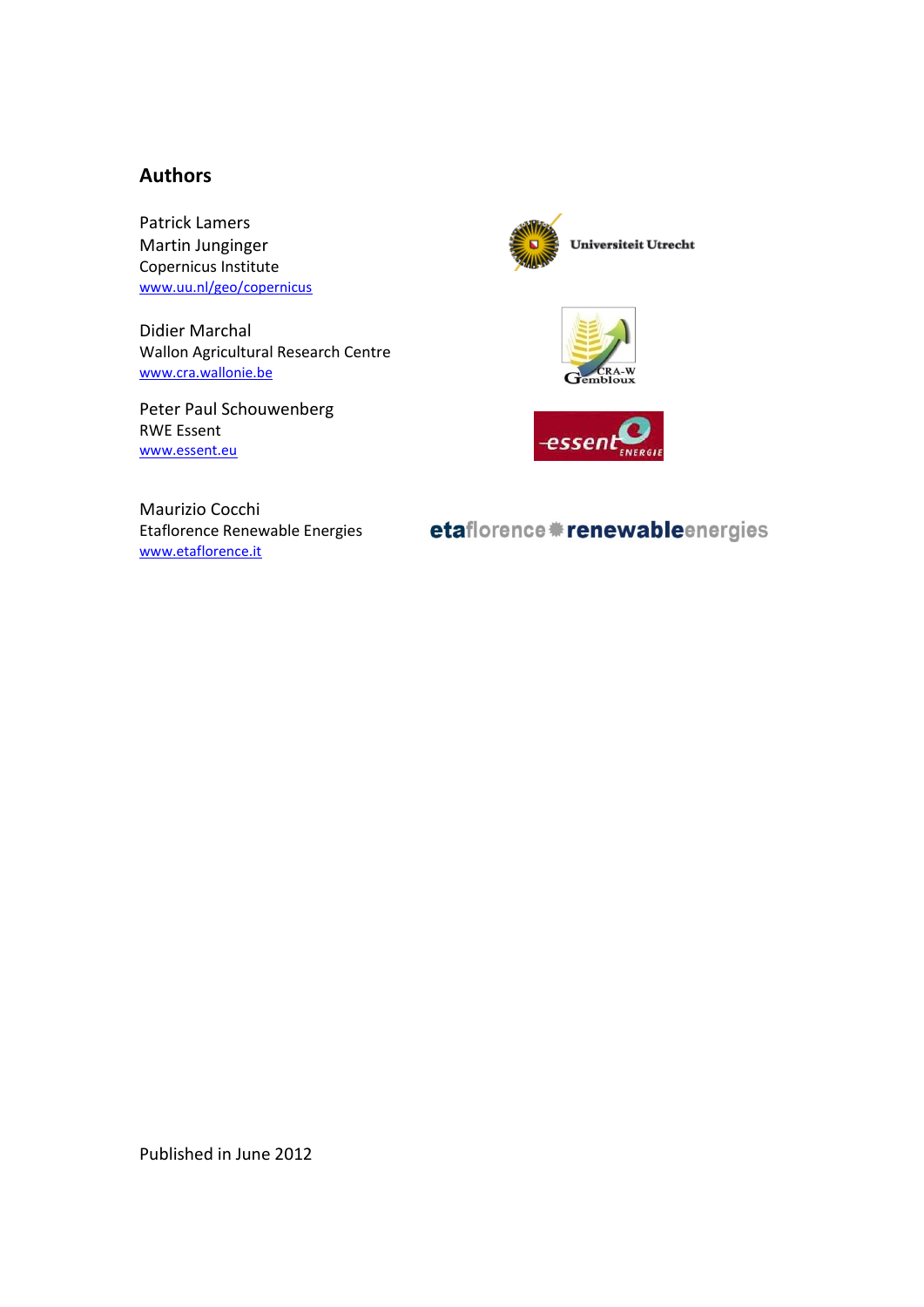# Global wood chip trade for energy

Patrick Lamers\*, Didier Marchal<sup>#</sup>, Peter-Paul Schouwenberg<sup>§</sup>, Maurizio Cocchi°, Martin Junginger\*

\* Copernicus Institute, Utrecht University

- # Wallon Agricultural Research Centre
- § RWE Essent
- ° Etaflorence Renewable Energies

Version 2.4 | May 30<sup>th</sup> 2012

Commissioned by:

IEA Bioenergy Task 40 Sustainable International Bioenergy **Trade** 

Available at: www.bioenergytrade.org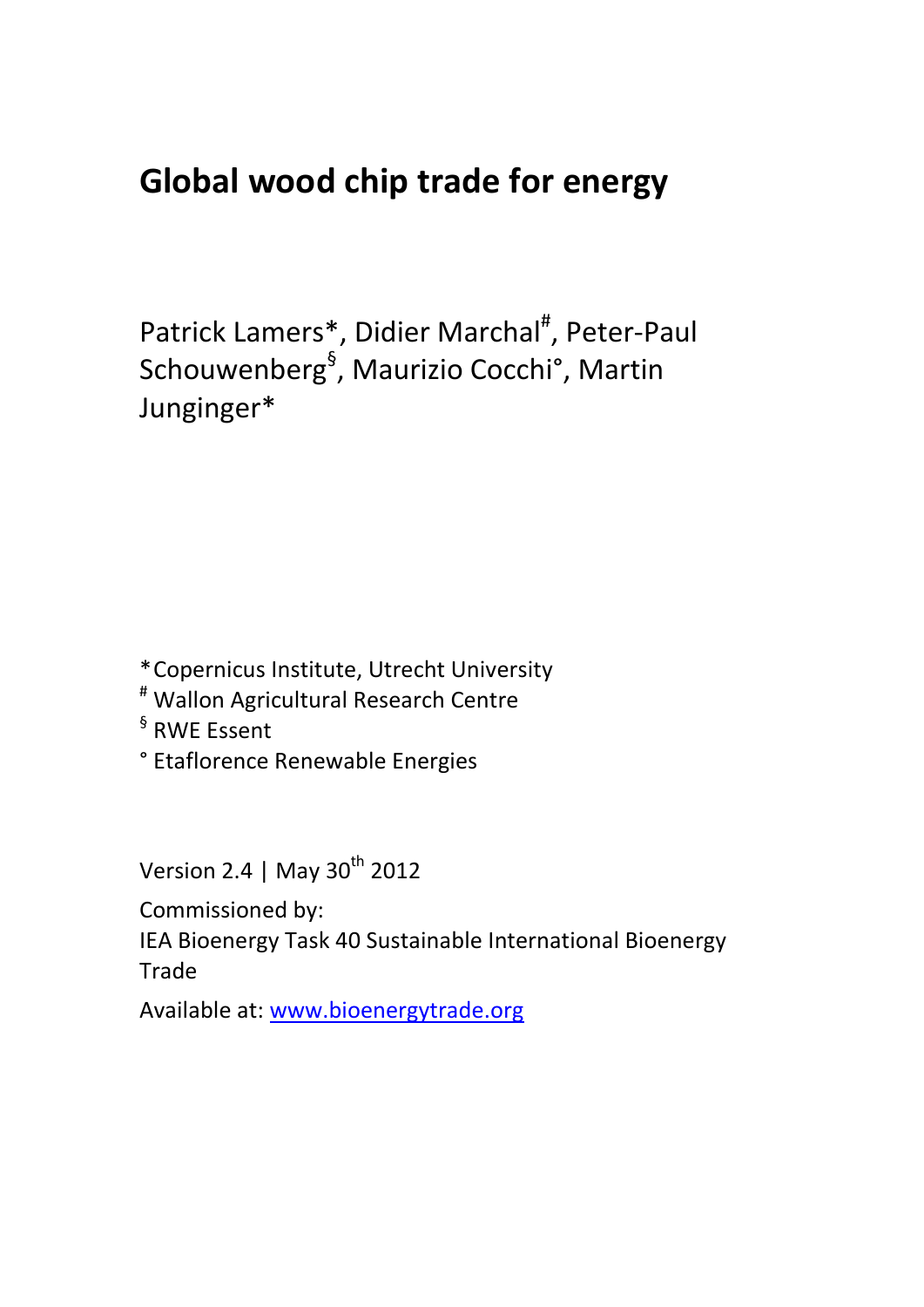## Table of contents

| $\mathbf{1}$ . |        |                                                                  |  |
|----------------|--------|------------------------------------------------------------------|--|
| 2.             |        |                                                                  |  |
| 3.             |        |                                                                  |  |
|                | 3.1.   |                                                                  |  |
|                | 3.2.   |                                                                  |  |
| 4.             |        |                                                                  |  |
| 5.             |        |                                                                  |  |
|                | 5.1.   |                                                                  |  |
|                |        |                                                                  |  |
|                | 5.1.2. |                                                                  |  |
|                | 5.2.   |                                                                  |  |
| 6.             |        |                                                                  |  |
|                | 6.1.   |                                                                  |  |
|                | 6.2.   | The European Commission Standing Committee on Plant Health 13    |  |
|                | 6.3.   | Recent US developments on eradicating nematodes in wood chips 14 |  |
| 7.             |        |                                                                  |  |
|                |        |                                                                  |  |
|                |        |                                                                  |  |
|                |        |                                                                  |  |

#### Disclaimer

This report was prepared by members of the IEA Bioenergy Task 40 on Sustainable Bioenergy Trade. While utmost care has been taken when compiling the report, the authors do not take any responsibility or legal liability upon the accuracy or completeness of any information contained herein, or any consequences resulting from actions taken based on the information presented in this report.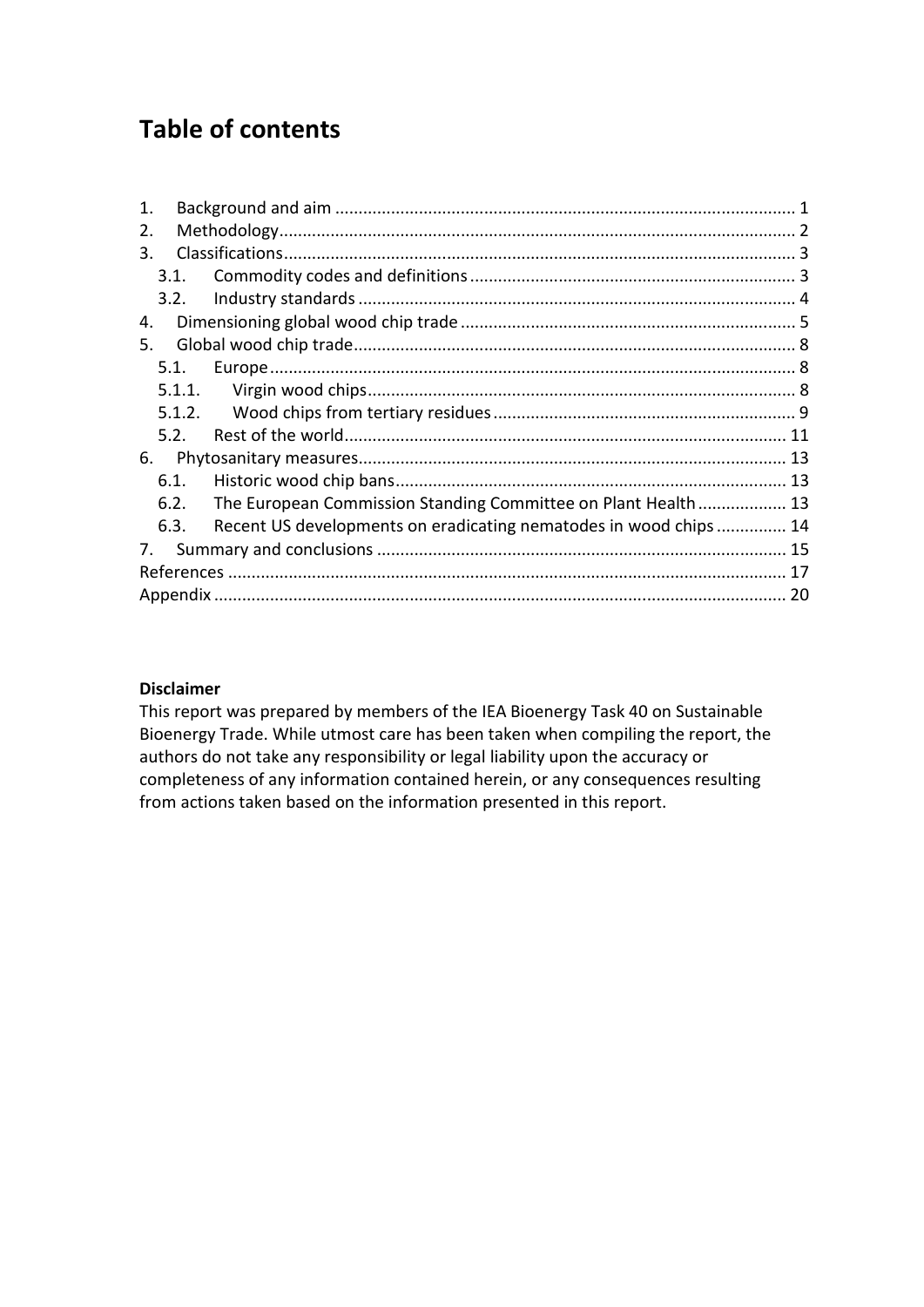### **1. Background and aim**

Bioenergy currently contributes roughly 10% (around 50 EJ) to total global primary energy supply [1]. While the majority of this share is for traditional cooking and heating applications, 38% are regarded as 'modern' usage i.e. with higher conversion efficiency and for the production of high temperature heating, power, or road transportation [1-5]. Current policy frameworks, e.g. for GHG emission reduction or the diversification of energy supply, imply a trend towards an increased utilization of modern bioenergy. This includes a further replacement of traditional with modern bioenergy usage. An increasing use of modern bioenergy will inevitably be intertwined with large-scale international trading activities of bioenergy commodities. A recent global review by Lamers et al. [6] on international solid biofuel trade showed that net global solid biofuel trade grew sixfold from 56.5 PJ (3.5 Mtonnes) to 300 PJ (18 Mtonnes) between 2000 and 2010. Over this period, wood pellets have clearly become the dominant solid biofuel commodity on international markets [7]; whereas trade streams of wood waste, roundwood, and wood chips for energy have been significantly smaller and practically limited to Europe [6]. Europe remains the key region for international solid biofuel trade, covering around two thirds of global net solid biofuel trade by 2010 [6].

Task 40 under the IEA Bioenergy Agreement<sup>1</sup> contributes to the development of sustainable biofuel markets on short and long term and on different scale levels. It has published several studies on international biofuel trade in the past, among others, a review of global pellet markets (see  $[7]$ ).<sup>2</sup> Wood chips are yet another relevant global commodity for energy (see e.g. [6]), but their trade flows are heavily interwoven with streams for other purposes (mainly pulp and paper production) and little understood. Nevertheless, wood chips, given their diverse origin (pulp wood, inferior wood, wood waste, etc.), range second to wood pellets in terms of total volumes traded for energy.

This report has been commissioned to identify and present global data on wood chip trade, to analyze the underlying trade patterns, and to conclude upon their interactions with bioenergy policies. At the centre of the analysis is direct trade of wood chips for modern bioenergy use in markets where respective policies are in place. Whereas associated trade flows where the initial reason is not directly related to energy usage, e.g., wood chips for pulp and paper of which a fraction ends up as black liquor and is used for energy (see [8] for a distinction in the case of Finland) are outlined to put the energy related trade into perspective, but not investigated in detail.

l.

<sup>&</sup>lt;sup>1</sup> http://www.ieabioenergy.com/

<sup>&</sup>lt;sup>2</sup> See http://www.bioenergytrade.org/ for more details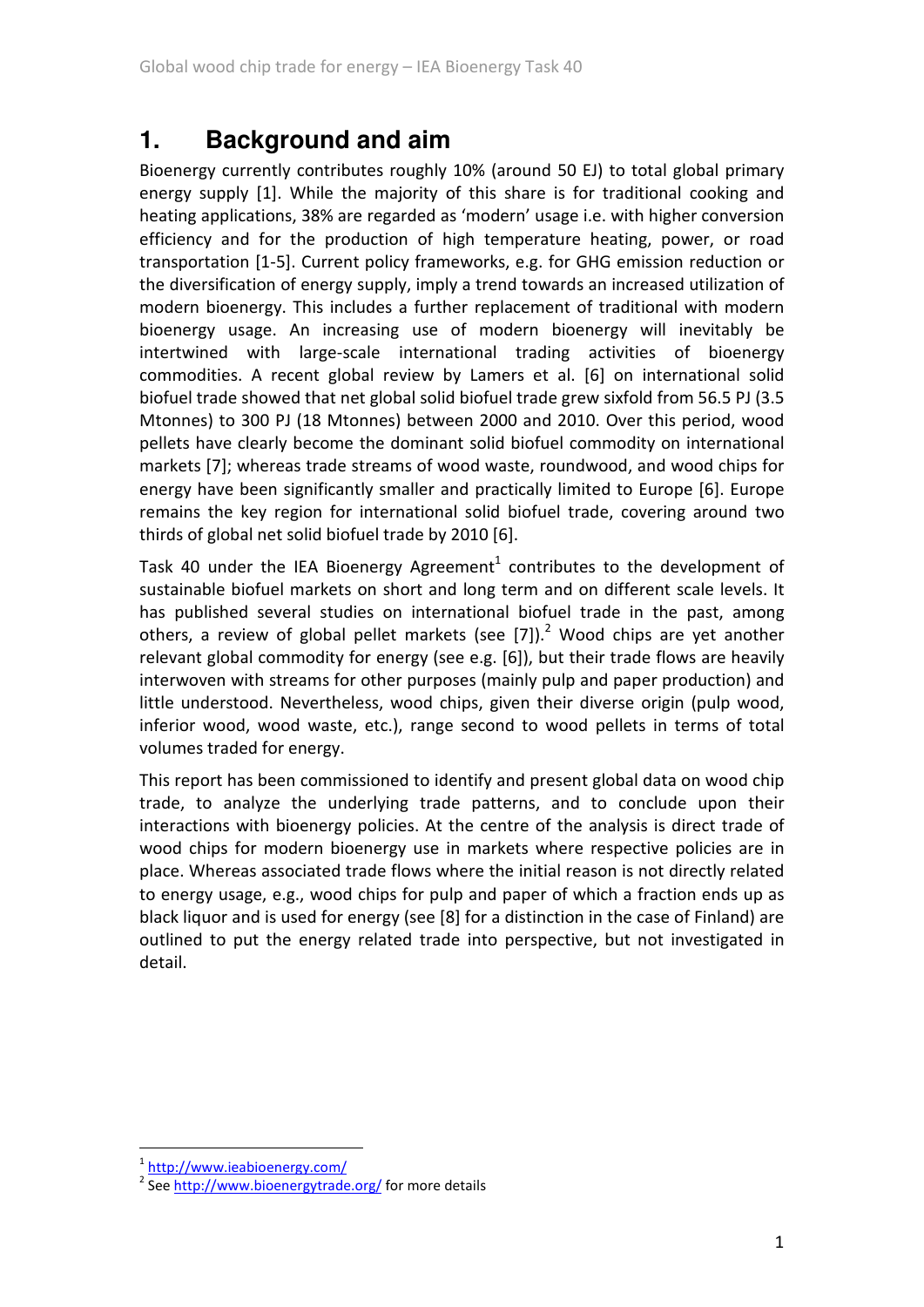### **2. Methodology**

To dimension energy related wood chip trade, an upper limit was derived via international commodity databases of the UN (COMTRADE [9]) and the EU (EUROSTAT [10]) since they allow differentiations by trade code. FAO statistics [11] are not categorized by trade codes. So only code-similar data could serve as a benchmark to e.g. UN [9] statistics. Trade flow declarations on the import and export side often vary within and across databases. Hence, for the upper limit the respective maximum values (in any given year) were taken. International trade codes (up to digit-8-level) so far do not allow a differentiation by end-use. Reported volumes include energy related as well as other streams, e.g. for material purposes in the case of wood chips, and are therefore generally considered as a (often largely theoretical) upper limit of possible biofuel trade volumes. To obtain solely bioenergy related production and trade streams, we relied on anecdotal evidence via conference presentations, speeches, and/or interviews of internationally recognized experts in the field from academia, consulting, and private market parties.

It is important to highlight that international trade codes are so far only harmonized until digit-6-level. Hence, global trade volumes reported by international databases can only cover this level of detail. Regional differentiations can be made at a higher code level but were limited to the European Union (EU) since is covers the majority of energy related international wood chip trade (see [6]).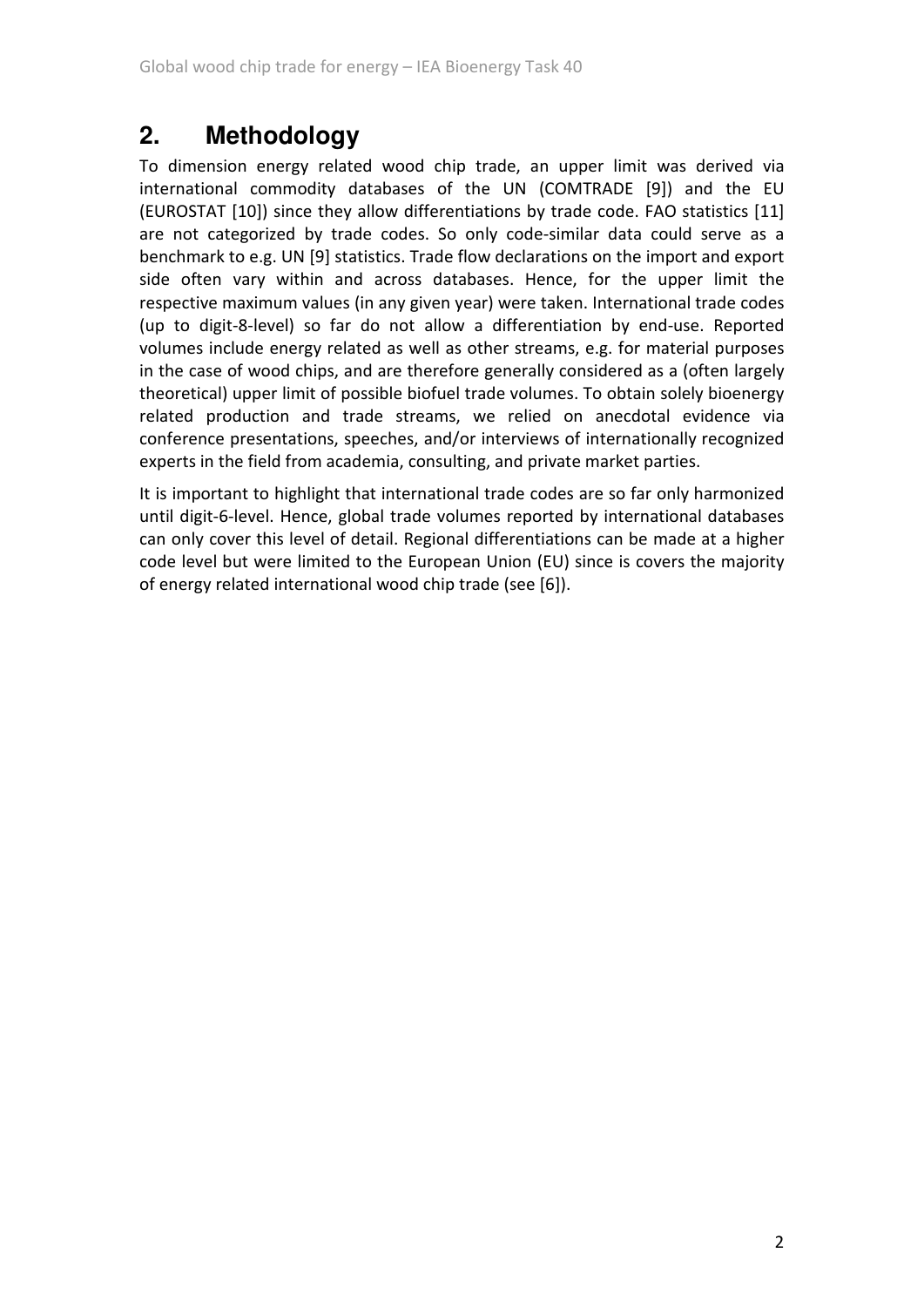## **3. Classifications**

#### **3.1. Commodity codes and definitions**

Wood chips vary in quality and application depending on their source material. High quality pulp chips are directly derived from roundwood; wood chips for energy purposes are mainly based on harvesting or processing residues i.e. branches, tree tops, thinnings, other inferior wood not suitable for material or pulp and paper production, and recovered wood. Bioenergy related trade streams may therefore fall under the trade code for wood chips (HS 440120), further defined into coniferous (HS 440121) or non-coniferous (HS 440122), or under the code for sawdust and waste wood (HS 440130). Technically, wood chips may also be transported as fuelwood (HS 440110) or roundwood (HS 4403) – prior to chipping and combustion.

| CN/HS2 | <b>Chapter description</b>                  | CN/HS4 | CN/HS6 | <b>Code definition</b>                                                                                                       |  |  |  |  |
|--------|---------------------------------------------|--------|--------|------------------------------------------------------------------------------------------------------------------------------|--|--|--|--|
|        |                                             |        | 440110 | Fuel wood (logs, billets, twigs, faggots or similar forms)                                                                   |  |  |  |  |
|        |                                             |        | 440121 | Wood in chips or particles (coniferous)                                                                                      |  |  |  |  |
|        |                                             | 4401   | 440122 | Wood in chips or particles (non-coniferous)                                                                                  |  |  |  |  |
|        | Wood and articles of<br>wood; wood charcoal |        | 440130 | Sawdust and wood waste and scrap, whether or not<br>agglomerated in logs, briquettes, pellets or similar forms               |  |  |  |  |
| 44     |                                             | 4403   | 440320 | Wood in the rough, whether or not stripped of bark or<br>sapwood, or roughly squared coniferous                              |  |  |  |  |
|        |                                             |        | 440391 | Wood in the rough, whether or not stripped of bark or<br>sapwood, or roughly squared oak                                     |  |  |  |  |
|        |                                             |        | 440392 | Wood in the rough, whether or not stripped of bark or<br>sapwood, or roughly squared beech                                   |  |  |  |  |
|        |                                             |        | 440399 | Wood in the rough, whether or not stripped of bark or<br>sapwood, or roughly squared of other (poplar, eucalyptus,<br>birch) |  |  |  |  |

Table 1. Selected details of chapter 44 of the harmonized trade code system.

On EU level, no further differentiation is made for wood chips i.e. the 8-digit-codes are simply extended i.e. CN 44012100 for coniferous and CN 44012200 for nonconiferous chips. Other relevant 8-digit trade codes on EU level include CN 44013080 for wood waste and scrap; the counterpart of CN 44013020 (Pellets)<sup>3</sup> which in sum makes HS 440130. This differentiation allows a better image of picture of energy related wood waste trade.

Roundwood aimed to be chipped on-site has typically been traded in the EU under trade codes covering 'wood in the rough, whether or not stripped of bark or sapwood, or roughly squared' [12]. Most often, these codes exclude sawlogs. Certainly though they exclude rough-cut wood blocks aimed for further processing (e.g. walking sticks, umbrellas, tool shafts), in the form of railway sleepers, boards, beams, or treated wood (i.e. with paint, stains, creosote or other preservatives). The 8-digit-code level differentiates between main tree species making the range of potential trade codes quite long: CN 44032019, 44032039, 44032099, 44034100, 44034910, 44034935, 44034995, 44039190, 44039290, 44039910, 44039930, 44039959, 44039995.

l.

 $3$  As of January 2012, pellets will be reported under a new international code: HS 440131 i.e. CN 44013100 in the EU.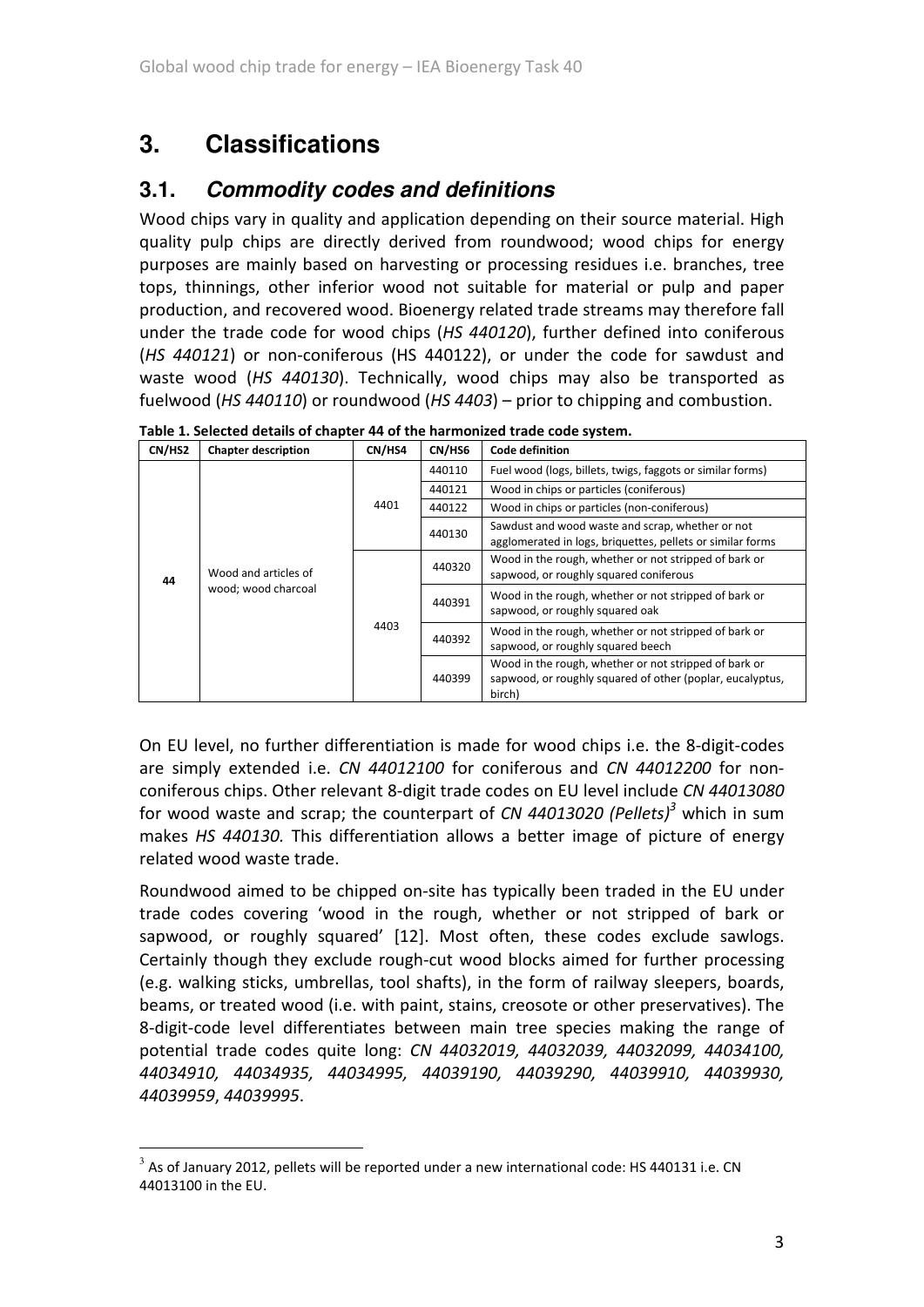#### **3.2. Industry standards**

The European Committee for Standardization (CEN), under technical committee TC335, has published 27 technical specifications (pre-standards) for solid biofuels during 2003 – 2006 [13]. The next step is to upgrade these technical specifications to full European standards. When European standards are in force, the national standards have to be adapted to these standards. Wood chips can be specified according to standard EN 14961-1 for general use. Demolition wood is not included in the scope of the EN 14961-1, but in the scope of EN 14588 (used wood arising from demolition of buildings or civil engineering installations). The EN 14961-1 includes also wood waste, if it is not containing halogenated organic compounds or heavy metals as a result of treatment with wood preservatives or coating. The following characteristics are described for specification of wood chips, in the frame of EU 14961-1: origin (forest, plantation and other virgin wood; by-products and residues from wood processing industry; used wood; blends and mixtures), dimensions, moisture, ash content, nitrogen, chlorine, net calorific value, bulk density, ash melting behaviour.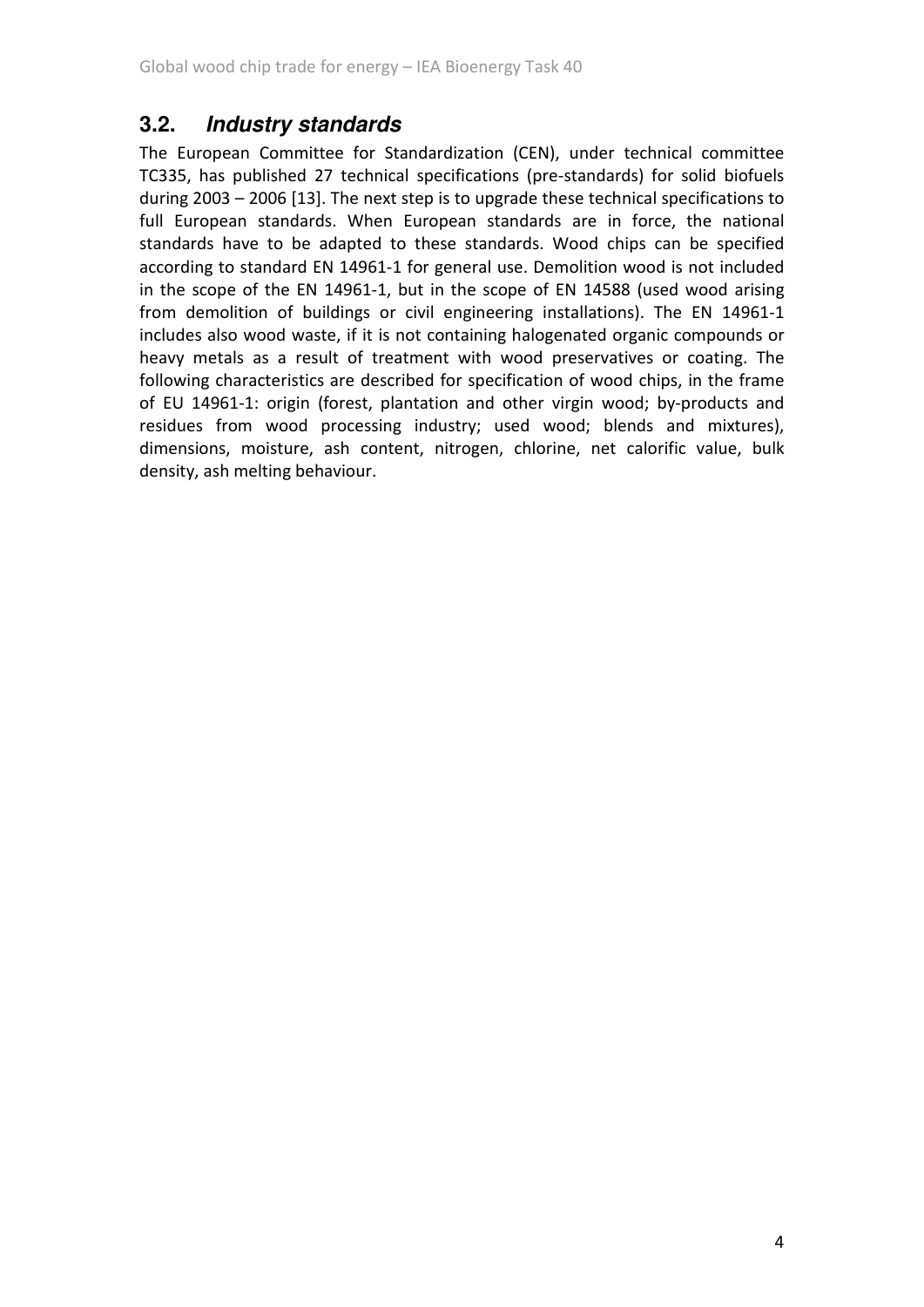## **4. Dimensioning global wood chip trade**

As outlined in Section 3.1, there are several commodity codes under which wood chips may be traded for energy purposes. The historic trade volume developments of these codes have varied tremendously. Figure 1 highlights the relative importance i.e. varying volumetric dimensions of the commodities from Table 1.



Figure 1. Trade streams developments linked to wood chips (> 1,000 ktonnes) in ktonnes based on import data from [9]

Note: Y-axis in logarithmic scale

Among the codes in focus, fuelwood (HS 440110) comprises of the lowest annual trade volumes. It is regarded a rather local product; with less than 1% of its production being traded annually according to official statistics. Informal crossborder trade though is often not included in such data as it is difficult to monitor or estimate. Due to the high share of traditional heating and cooking, it may however be significant.

In terms of modern fuelwood use for energy, the EU27 has been a key driver and importer over the last years, increasing its share of global trade from 50% between 2000-2004 to over 80% between 2005-2009 [6, 9]. Large-scale trading of fuelwood requires special handling in bulk transport. This reduces the bulk (energy) density and makes long distances less economically feasible. Most trade takes place crossborder i.e. short- or mid-range in bagged form, conglomerated in nets, or stacked on pallets [6]. Recorded trade streams outside Europe are between South Africa and its neighboring countries (foremost Swaziland and Namibia), Canada and the USA, and across South East Asia [9].

International wood chip trade under codes HS 440121 and HS 440122, the second largest absolute single trade streams (see Figure 1), mainly refers to high quality chips for pulp and paper production. Wood chip and pulp and paper production and trade volumes have correlated over the years and slightly declined after the global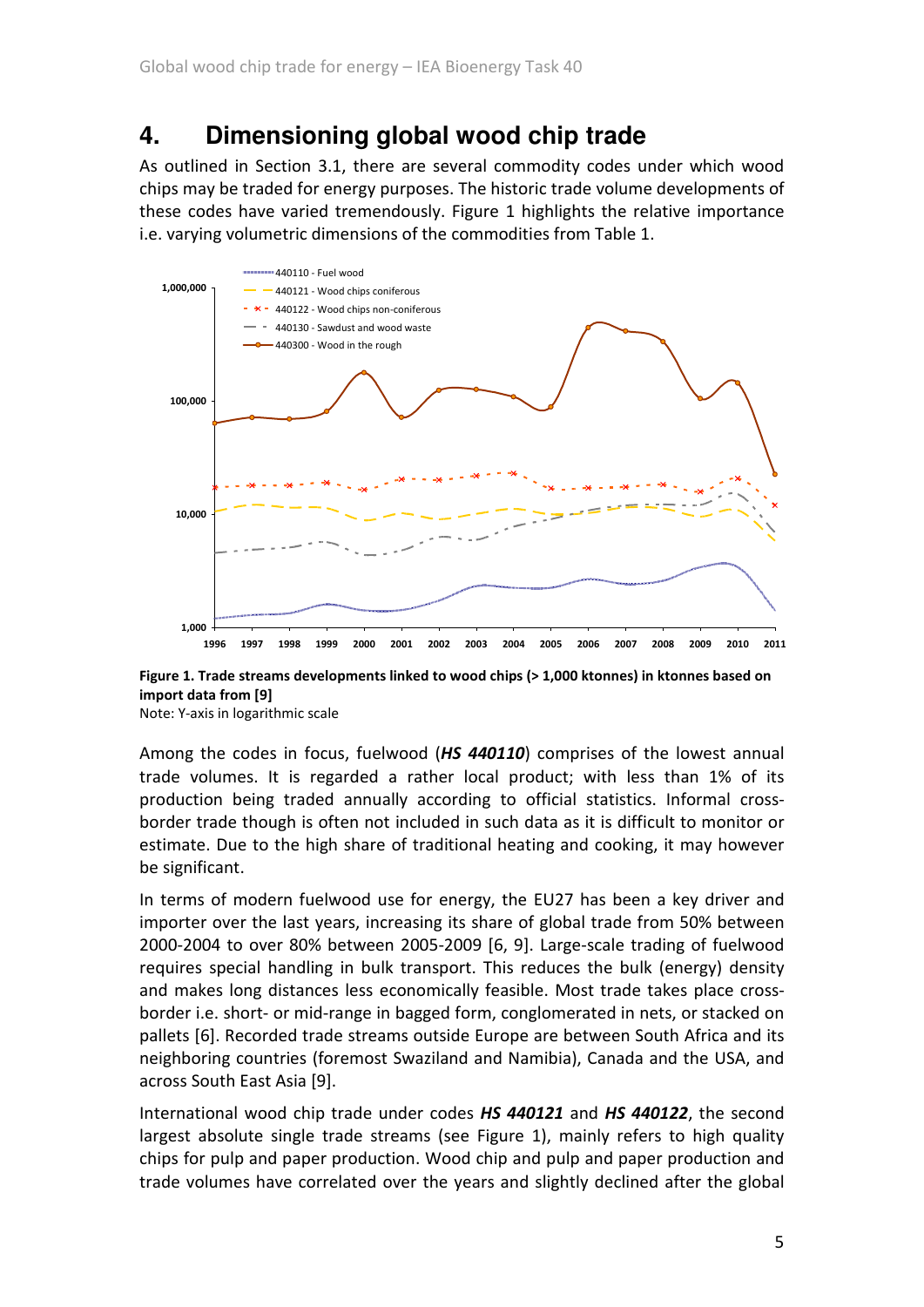financial crisis in 2008/2009 [6]. The top wood chip producing nations over the last decade include Canada (37%), Australia (8%), Sweden (7%), Russia (6%), and China/Finland (each 5%) [11]. All countries are also large pulp and paper producers. A clear pulp and paper industry trend is the shift in production from the Northern to the Southern hemisphere. The upcoming top wood chip producing nations will be found in South America (e.g. Brazil) and South East Asia (e.g. Vietnam).

Pulp and paper related wood chip trade has been partly cross-border, e.g. within Scandinavia, Finland-Russia, Canada-USA, but is increasingly driven by net wood importing nations. In some years across the past decade, Japan has attracted over 50% of all globally traded wood chips [9]. Shares of aforementioned countries (Canada, Sweden, Finland) are an order of magnitude smaller (i.e. below 5% of global trade on average across 2000-2009) [9]. China is most likely going to become an even large wood chip importer than Japan over the coming years.

The EU has also been a net importer of wood chips; sourcing mostly from Russia, Uruguay, Brazil, and Canada [10]. Extra-EU trade streams have been largely directed to Austria and Italy [9]. Sweden and Finland, two other major importers source largely from within the EU or their border countries [10]. Top EU-exporters have been Germany, Latvia, and Estonia [10]. The majority of European wood chip trade is covered by high quality pulp chips. Bioenergy related trade though is believed to rank second [12, 14, 15].

The trade category HS 440130 Sawdust and wood waste and scrap covers a large variety of woody residues. As stated earlier, the majority of energy related trade is linked to sawdust (and other processing residues) in the form of wood pellets. The second largest fraction though 'waste wood and scrap', which technically can be in the form of wood chips, has no standard definition (see Section 3.2). Thus, trade data might include a variety of streams from harvesting and processing residues, inferior (small diameter/low quality) roundwood to recycling/recovered wood [16].

Large scale international shipments of recycled wood for energy purposes are still rare but have been known to occur. The majority of wood waste though appears to have been landfilled, combusted locally, or traded short distances, mainly crossborder. The key region for international wood waste trade is currently Europe; primarily due to its differences in legal and bioenergy policy frameworks across the individual Member States (see [6] for a review). Wood waste is generally not chipped but rather crushed (at least partly) to minimize transportation costs [17].

As shown in Figure 1, roundwood (HS 440300 Wood in the rough) dominates international trade streams in terms of total trade volumes. Relative to production though (see Figure 2), less than 10% of globally produced industrial roundwood is traded annually. This indicates that industrial roundwood is primarily used locally and that the core producing centers are home to the world's major wood processing industries. The recent strong variation in trade (and production) can be attributed to the introduction of export duties on roundwood from Russia (in 2007) and the economic crisis in 2008/2009. The decline in Russian roundwood exports however went hand-in-hand with an increase in Russian fuelwood exports (not underlying tariff restrictions) [18]. Post 2008/2009, Russia also exported additional wood chip volumes; the majority of which went to Finland and China [9] where they are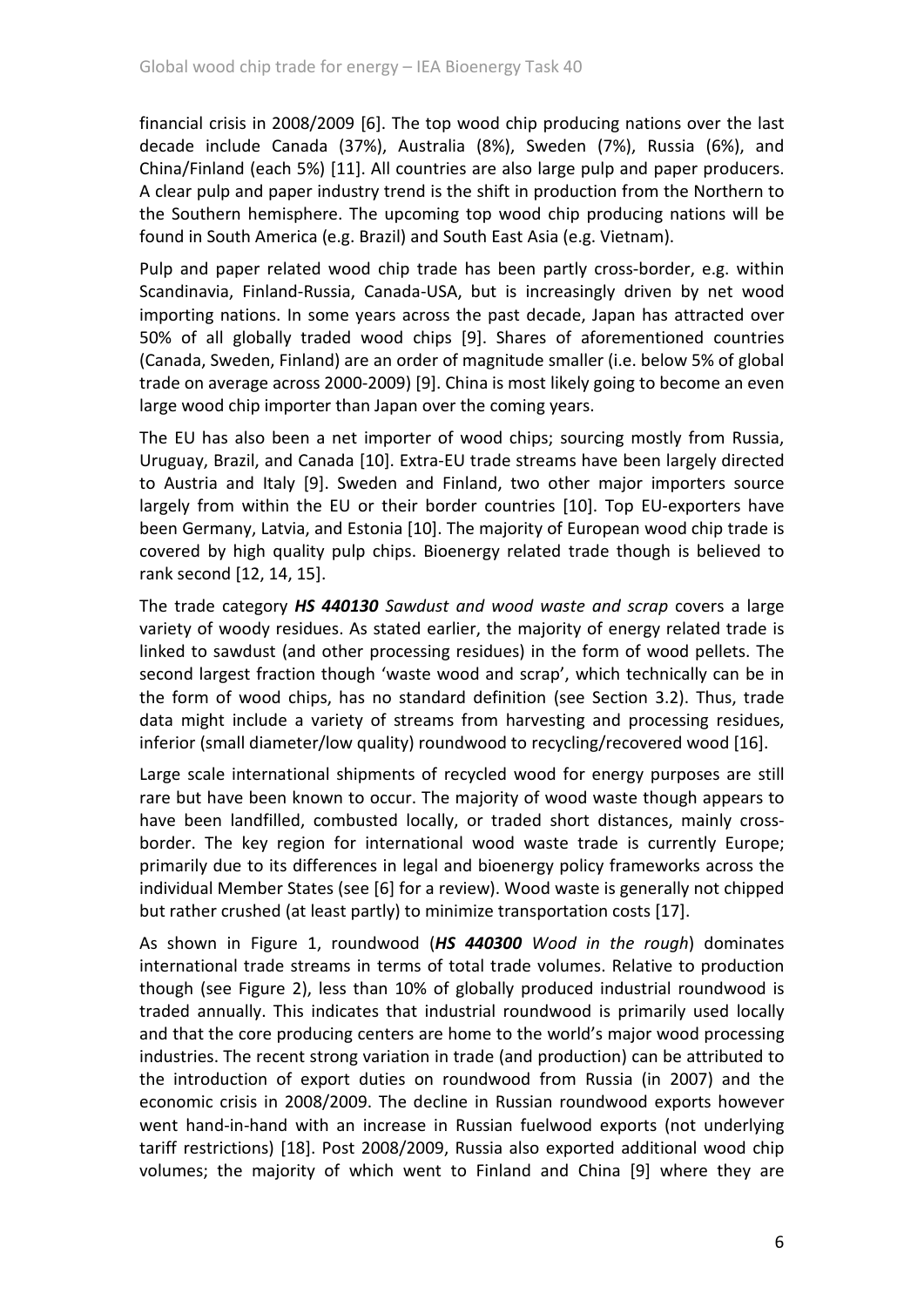exclusively used in pulp and paper production [19]. The majority of global roundwood production and trade is not connected to wood chip trade for energy. Nevertheless, there is a large amount of associated trade in the form of wood processing residues (scraps, shavings) [8, 19].



Figure 2. World production of selected solid biomass types in Mtonnes (Data: [11])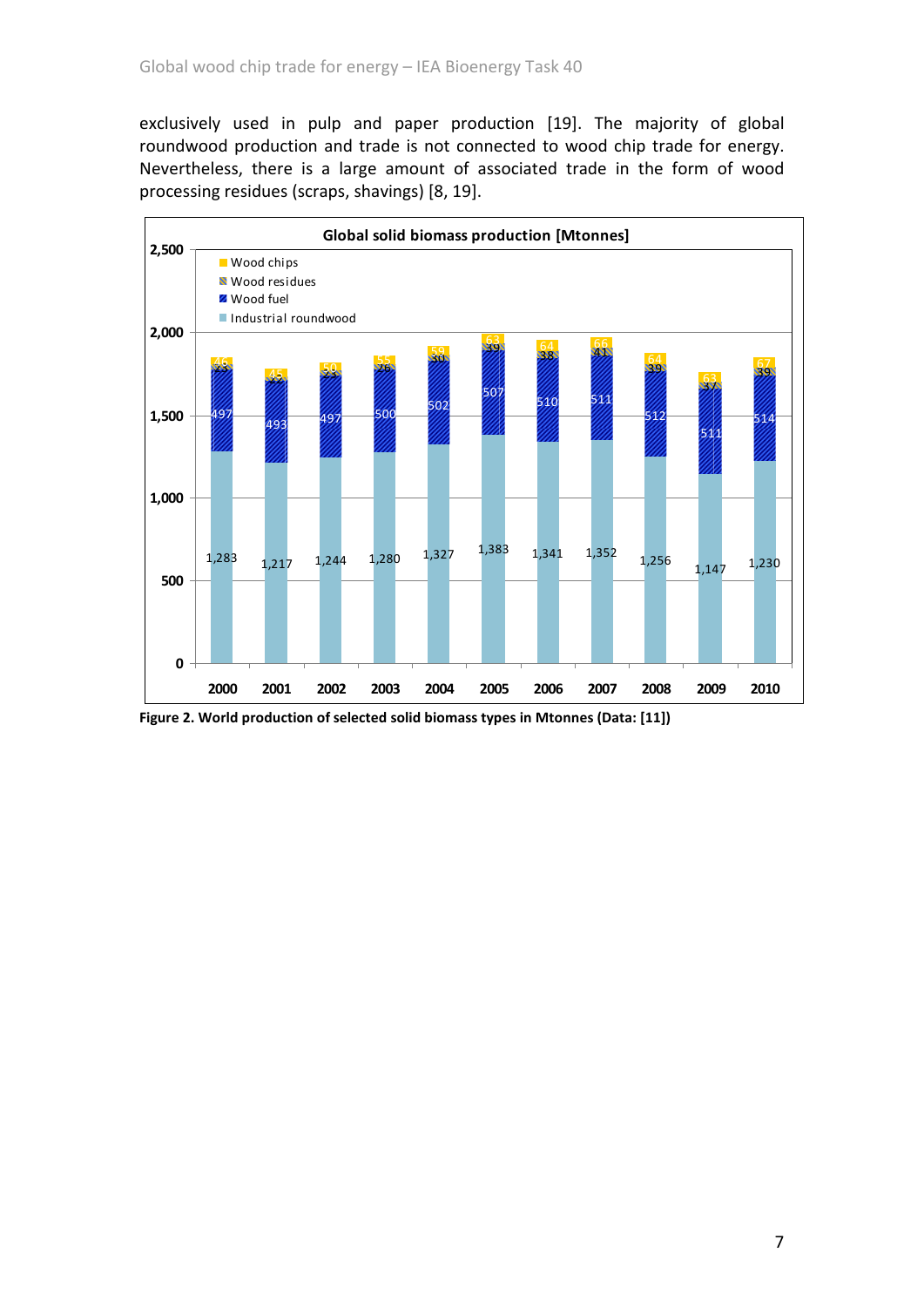### **5. Global wood chip trade**

### **5.1. Europe**

Largely due to recent energy policies, but also price competitiveness of wood fuels in some regions, and a strong forestry sector, Europe has been the prime market for energy related biomass trade over the past decade. Trade in wood waste, roundwood, and wood chips for energy is practically limited to Europe [6].

### **5.1.1. Virgin wood chips**

One can distinguish between two wood chip markets and thus major trade flows for energy production in Europe. The first comprises of states bordering the Baltic Sea, where Sweden and Denmark (to some extent also Germany) have been leading importers over the last decade, sourcing largely from the Baltic States and Russia [12, 14, 15]. The second, in the southern part, is primarily driven by facilities in Italy which source from neighboring countries, in particular the Balkan (see Figure 3) [20]. All countries use wood chips mainly in medium scale (CHP), fluidized bed installations. Sweden is most likely the largest EU consumer of wood chips for energy purposes [17]. While it tends to source them mostly domestically, imports rose sharply due to harsh winter conditions in 2010/2011 [14].

Between 2000-2005, wood chips were transported for energy from the US to Europe (primarily Italy); with annual volumes of up to 200 ktonnes [21]. When it became apparent that these streams were in violation of the EU requirements for phytosanitary measures, the trade came to a halt. The EU still requires phytosanitary measures for softwood chips from North America; essentially prohibiting the importation of softwood chips (Southern Yellow Pine). The restrictions have practically eliminated the largest of the softwood chip trade (utilizing Southern Yellow Pine) for both energy and pulp and paper production to Europe. [22]. As a result, softwood chip streams to other countries with less import restrictions have grown; primarily trade flows to Turkey and China.

Norway has previously imported (mostly hardwood) chips from Canada, Brazil and Africa, for pellet production [23]. Trade volumes were expected to reach around 330 ktonnes p.a. by 2011[23], but seem to have come to a halt [21]. The current largest international trade flows to the EU for energy purposes are rubberwood chips from Liberia, destined for co- and mono-firing facilities of the Swedish energy utility Vattenfall [24]. In 2011, 60 ktonnes were imported [10].

Generally, wood chips for energy purposes have been transported over shorter distances than e.g. wood pellets. Apart from vessel size restrictions in the Baltics, this is primarily due to the ratio between moisture content, heating value, and bulk density as compared to wood pellets [15, 20, 25].

European combustion facilities have been known to not only import virgin wood chips i.e. freshly chipped, previously unused, woody biomass (excluding tertiary residues) but also roundwood. This allows facilities to control chip sizes and quality, and there are also benefits in terms of storage (moisture, heating value) [12]. In the Baltic Sea region these two trade streams are closely interrelated since they are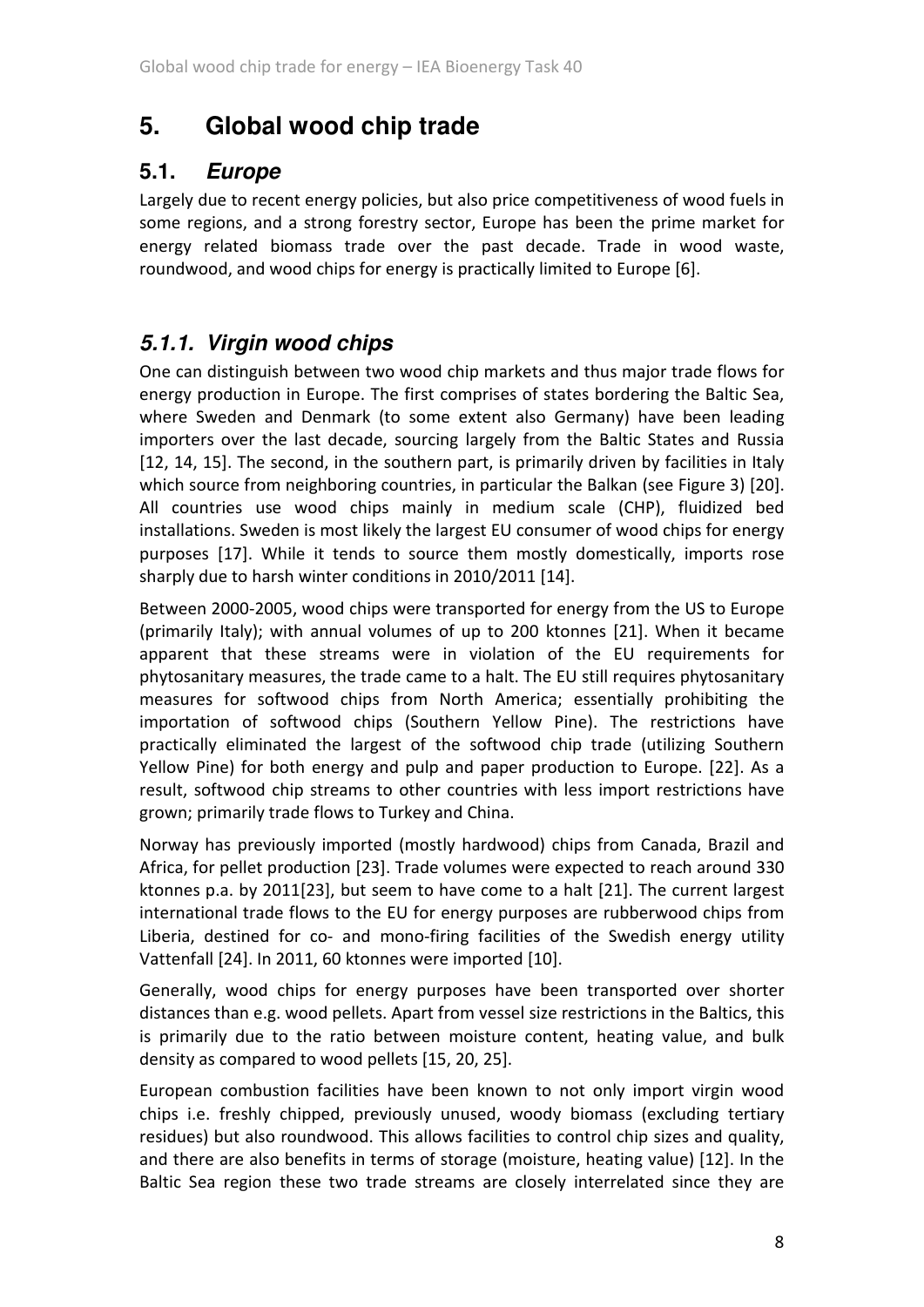often traded/transported on the same vessel [17, 26]; apart from ending up in similar conversion facilities. Cold winters in Baltic Sea harbors though often lead to ice build up, reducing the capability of northern harbors to receive or export woody biomass. In some years this has led to increasing imports from Southern Europe to Denmark and Sweden [12]. So far though, no extra-EU imports of roundwood for energy purposes are known.

Wood chip and roundwood trade in Europe usually takes place directly between supplier and consumer. Combustion plants taking wood chips are often located close to waterways, allowing for a relatively economic transport of the comparatively moist biofuel. Low water levels – especially in Baltic harbors – do not allow the landing of large open-sea going vessels and therefore limit trade options primarily to short-sea shipping (3-10 ktonnes) [17, 20, 26].



Figure 3. Dimensions of bioenergy related wood chip trade patterns in Europe based on [6, 9, 10, 14, 15, 17, 20, 23, 26]

Note: Trade streams towards Denmark, Germany and Sweden are also indicators for roundwood trade volumes and routes.

#### **5.1.2. Wood chips from tertiary residues**

Today waste wood combustion in dedicated plants or in co-combustion with wood chips and industrial pellets has become common practice in many EU Member States. Differences in renewable energy policy support schemes though have led to a flourishing EU-wide trade in which different waste wood streams are exchanged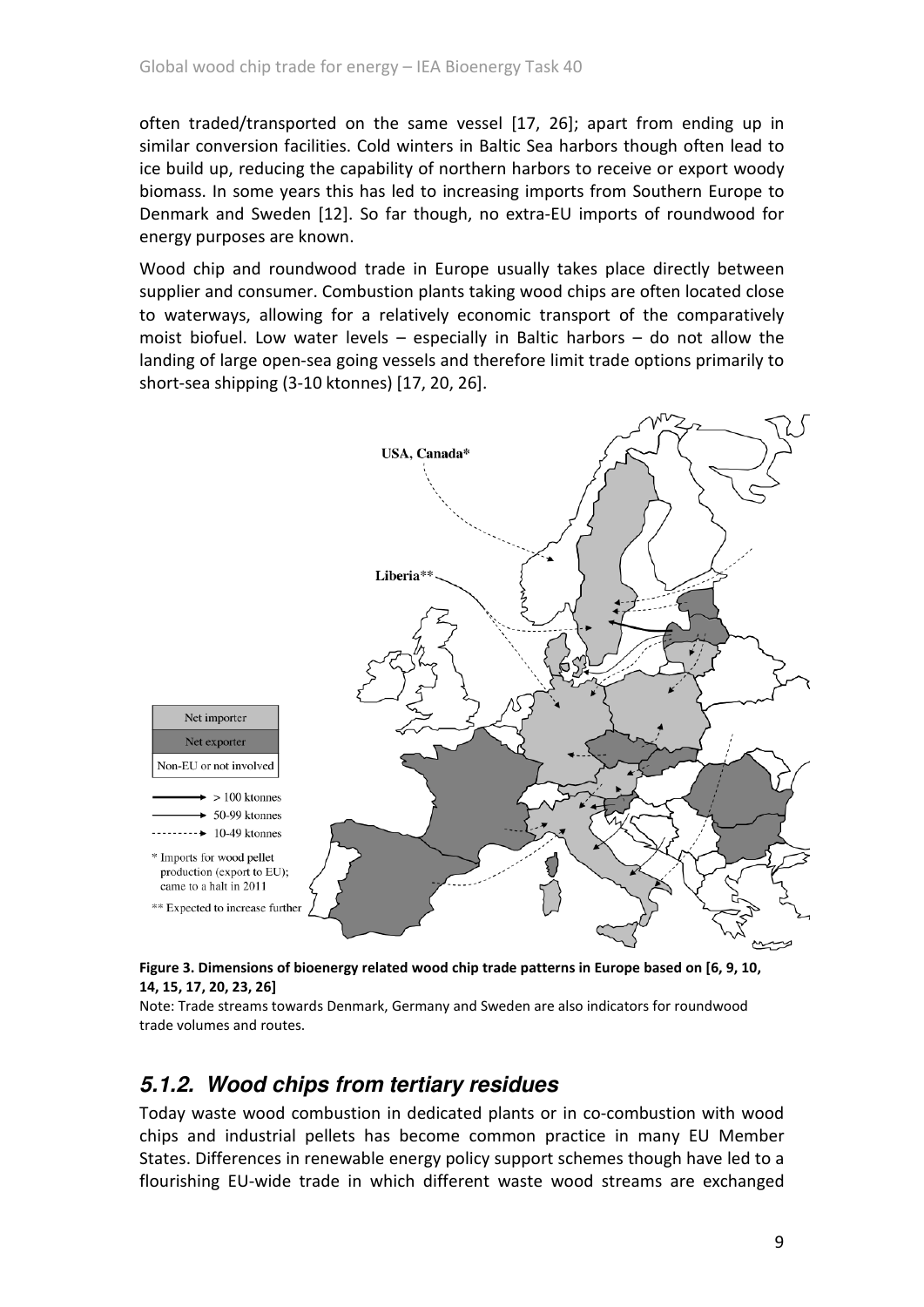between the Member States (see Figure 4). Historically, Sweden was among the first states to attract large amounts of wood waste (see [6] for a review). Today, trade to other Member States is far larger. Top importing nations include Germany, Italy, and Belgium; the major exporters are clearly the Netherlands and the UK (see Table 2 and Figure 4).

The relatively balanced import-export relation of Belgium and Germany is largely related to national policy schemes which favor different streams of waste wood. The German renewable electricity feed-in scheme e.g. has provided strong incentives for the combustion of clean (non-treated) waste wood. Whereas, in the past, more contaminated waste wood had e.g. attracted higher subsidies in the Netherlands [27]. As a result, Germany imported eligible and exported non-eligible wood waste streams.

|                | 2009    |         | 2010    |         | 2011         |         | <b>Market Share</b> |         |
|----------------|---------|---------|---------|---------|--------------|---------|---------------------|---------|
| Country        | Imports | Exports | Imports | Exports | Imports      | Exports | <b>Imports</b>      | Exports |
| Netherlands    | 175     | 1,003   | 152     | 943     | 170          | 850     | 6%                  | 22%     |
| United Kingdom | 34      | 611     | 31      | 613     | 37           | 478     | 1%                  | 13%     |
| Germany        | 489     | 560     | 612     | 616     | 675          | 596     | 22%                 | 14%     |
| France         | 200     | 432     | 329     | 549     | 416          | 609     | 11%                 | 12%     |
| Belgium        | 253     | 286     | 377     | 327     | 487          | 350     | 14%                 | 7%      |
| Portugal       | 5       | 58      | 10      | 214     | 14           | 42      | 0%                  | 2%      |
| Poland         | 5       | 159     | 11      | 167     | 25           | 157     | 0%                  | 4%      |
| Austria        | 193     | 141     | 236     | 140     | 298          | 133     | 9%                  | 3%      |
| Slovenia       | 8       | 113     | 11      | 128     | 13           | 133     | 0%                  | 3%      |
| Czech Republic | 15      | 125     | 31      | 99      | 44           | 81      | 1%                  | 2%      |
| Luxembourg     | 82      | 95      | 87      | 85      | 140          | 92      | 4%                  | 2%      |
| Denmark        | 159     | 57      | 110     | 52      | 170          | 82      | 5%                  | 1%      |
| Italy          | 293     | 43      | 378     | 37      | 499          | 51      | 14%                 | 1%      |
| Sweden         | 83      | 16      | 165     | 8       | 286          | 15      | 6%                  | 0%      |
| Finland        | 58      | 38      | 25      | 15      | $\mathbf{1}$ | 3       | 1%                  | 0%      |
| Other          | 102     | 502     | 115     | 459     | 137          | 529     |                     |         |
| EU             | 2,152   | 4,242   | 2,679   | 4,453   | 3,411        | 4,199   |                     |         |

Table 2. Intra-EU trade in waste wood (CN 44013080) in ktonnes [Data: [10]].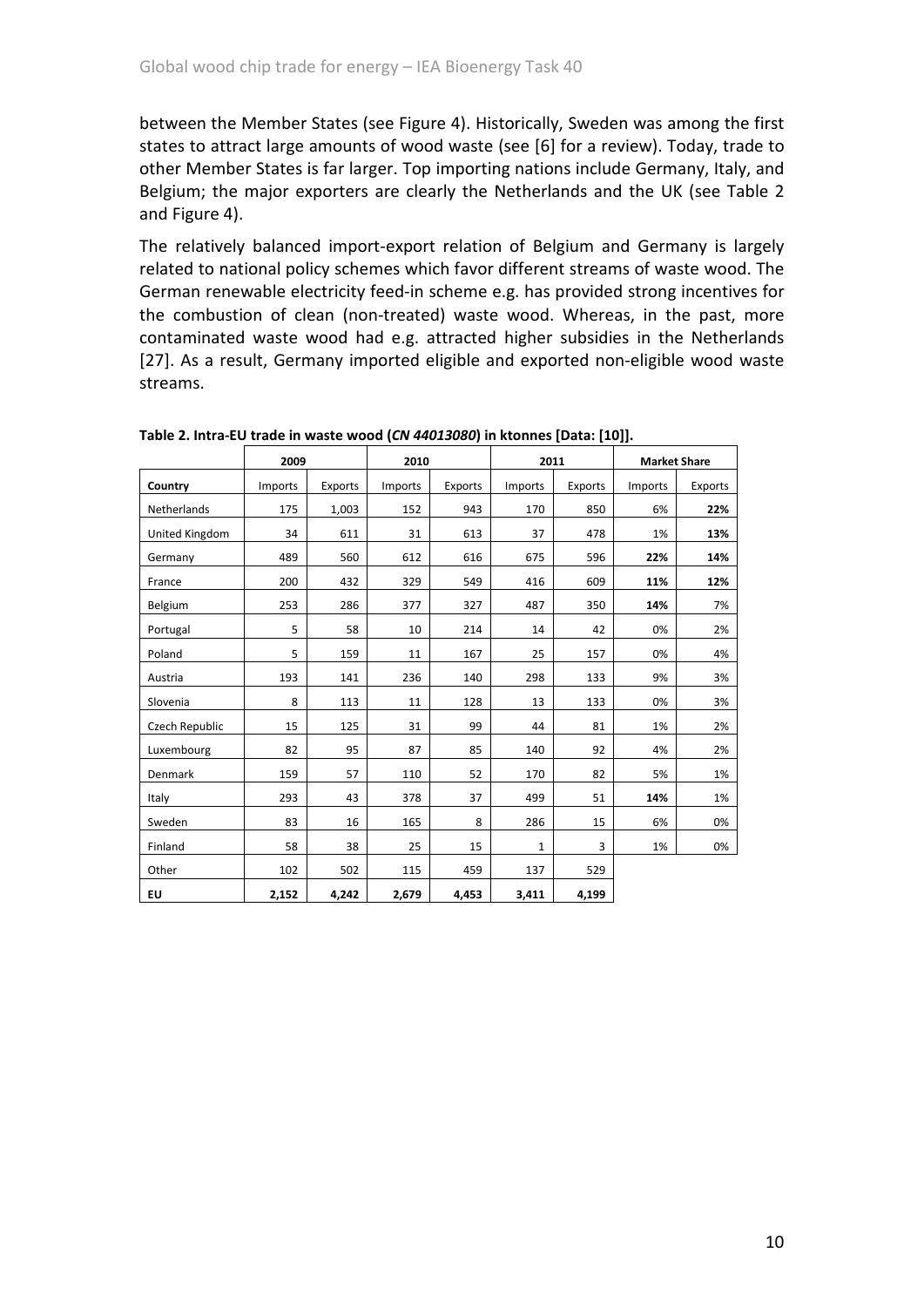

Figure 4. Dimensions of typical waste wood trade (> 50 ktonnes) across Europe based on [6, 10] Note: Streams represent maximum annual volumes i.e. may be based on import or export data. Exports may include re-exports.

### **5.2. Rest of the world**

Wood chips are typically used in fluidized-bed installations, technically also in combination i.e. co-combustion with coal. Such facilities are present all around the world. Outside Europe, the three main destinations for international wood chip trade include: Japan, Turkey, and China.

In 2010, there was a substantial increase in demand for wood chips in China. This country has evolved from being a net exporter of chips five years ago, to being a major chip consumer, having quadrupled imports in just two years. The country now imports over 28% of all chips traded in the Pacific Rim and is the world's second largest importer of wood chips after Japan. Trade of wood chips is still the highest in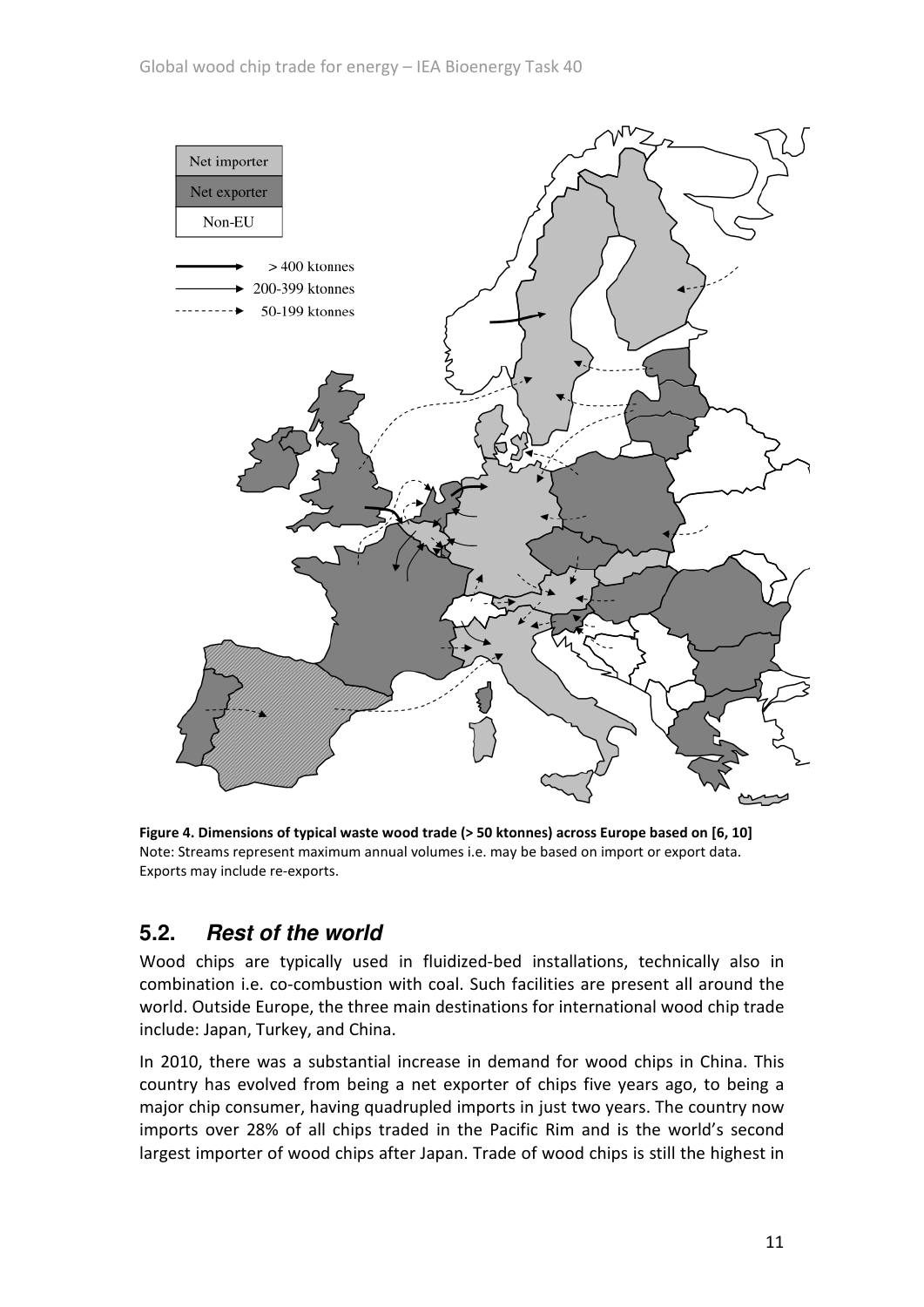the Pacific Rim, accounting for almost 60% of the total global trade and over 95% of water-born trade.

So far, little is known about exact volumes entering China for energy purposes. Clearly though they are able to reach very large dimensions in the near future. Trade flows to China originate primarily in the Asian region. Potential, large wood chip supply countries include Australia, Vietnam, and Russia.

Japan has previously sourced wood chips from Canada. The current IEA Task 40 country report on Japan [28] notes that 300 ktonnes of wood chips for energy were imported in 2011; all by one single power plant (Chubu Electric). Previously (see [6, 29]), it was expected that wood chips for energy production would be solely derived from domestic demolition wood and that Japanese wood chip imports cover pulp chips exclusively.

In Europe, Turkey has been – and remains – the key destination for international softwood chip imports. As it does not apply strict import requirements, and does not form part of the European Union, it can and has imported large volumes of softwood chips from North America.

Over the past few years there has been a rapid, worldwide expansion in the consumption of renewable energy by the pulp and paper industry [30]. Numerous plants have made the strategic decision to invest in equipment needed to switch from fossil fuels to woody biomass. The annual consumption of biomass for energy generation by the global pulp industry in 2009 was an estimated 75 million tonnes. While the biggest increases have occurred in Latin America, Asia and Oceania, mills in North America and Europe are still the largest users of biomass, sourced mainly from forest residues and industry co-products.

In 2009, the financial crisis had a major impact on the Russian forest and woodworking sector [30]. Regardless of the poor investment climate and reduced availability of wood waste, the wood energy market was one of the branches of the forest and woodworking sector that has had rising demand and supply since 2007. In reaction to the investment malaise in the forest and woodworking sector, several regional governments have developed subsidizing mechanisms, which directly or indirectly stimulate the wood energy market. The increased export tariffs on unprocessed wood, and the decline in wood processing, resulted in a surplus of roundwood in 2009. Some of these logs were chipped and exported as wood fuel.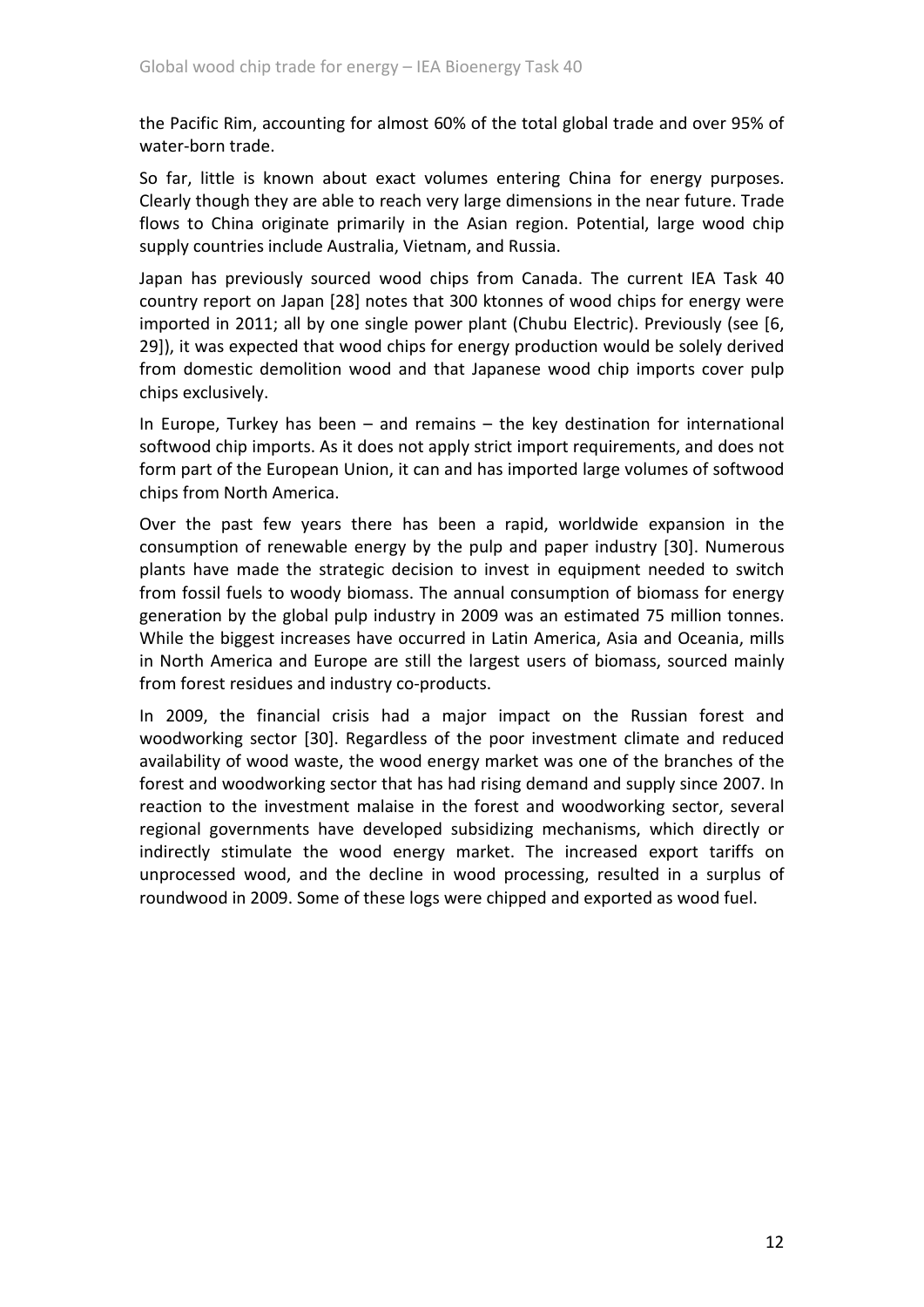### **6. Phytosanitary measures**

### **6.1. Historic wood chip bans**

In 1984, pine wood chips from the US and Canada were found to be infested with pine wood nematodes which are considered to cause pine wilt disease. The wood chip embargo commenced in 1985 when Finland banned the importation of conifer chips and timber cut from softwood trees grown in areas of the world in which pine wood nematodes are present. The same year, the EU Plant Protection Organization (EPPO) recommended that Europe as a whole bans softwood products except kiln dried lumber from countries known to have pine wood nematodes (Bursaphelenchus xylophilus). Although the US government vehemently objected the ban, resulting in fact finding teams from Finland, Norway and Sweden visiting the US, it was implemented across the EU.

The prevailing argument was that the EU could experience a pine wilt disease epidemic similar to the one which occurred in Japan in 1969; and which was blamed on wood chip imports from North American trees killed by a pine wilt epidemic. That also was not found to be the case, nor was it the cause of tree dieback in Canada. In fact, pine wood nematodes are seldom, if ever, the primary cause of mortality of conifers in the forests of North America.

The current EU regulation for softwood imports from North America, which requires kiln drying, cannot be applied to wood chips as the drying process would result in the burning of the wood chips.

#### **6.2. The European Commission Standing Committee on Plant Health**

Under the EU Directive 2000/29/EC, the importation of wood chips for whatever purpose is regulated under the lumber standard of kiln drying which requires heat exposure of 56°C for 30 minutes. However, the international recognized (IPPO) standard of ISPM-15 allows for <6 mm packing material (soft or hardwood) to be shipped without further regulation. Despite the fact the Committee and the EU Health & Consumers Directorate acknowledge this inconsistency no actions have been taken so far to change it. Due to an outbreak of pine wood nematodes in Portugal in 2008 and more recent outbreaks in Spain in 2010, the EU has not been open to any further change in the Directive.

At the same time, the EU acknowledges the need for wood chip imports for power generation and the increasing need for wood fuel based power generation. There is no ban on the importation of wood pellets despite the fact that their heat treatment does not meet the kiln dried standard. However, wood pellets made from softwood, are literally exempt from any regulation and require no supportive scientific data for export to the EU.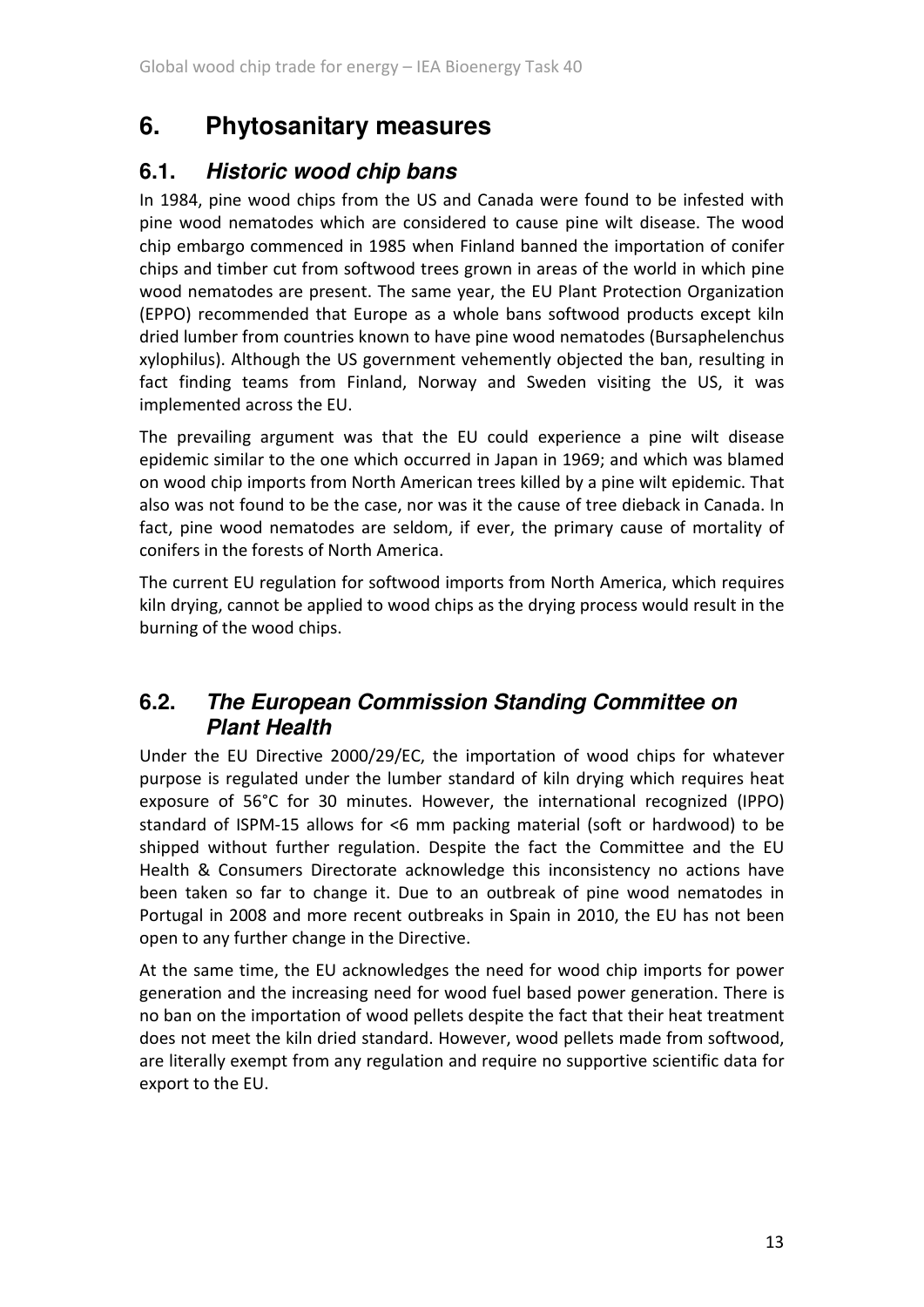#### **6.3. Recent US developments on eradicating nematodes in wood chips**

In 2010, a scientist at the University of Arkansas was contracted by a private company to develop a process using heat treatment that would eradicate the nematode in pine wood chips without degrading the quality of the chip and that would gain approval by the USDA. The USDA must issue a Phytosanitary certificate for each export shipment specifying the treatment. The results of the testing proved conclusive and the testing was moved from the lab scale to commercial scale. The USDA has approved the testing method and it is in the process of being patented. The patent pending process requires a special facility whereby the chips are batch processed using a specified regime of time and temperature. The process uses lower temperatures over a 2 ½ hour duration which does not degrade the wood chips but has been proven to kill the nematodes.

The private company that contracted the study at the University of Arkansas has the patent application in process and it will be proprietary to them. They will build the facilities which will have a 40,000 s/t per month capacity and receive a fee per ton for processing the wood chips which at this point would be cost prohibitive for the EU countries since the current market price for wood chips could not bear the additional expense of the heat treatment. The first commercial scale plant is scheduled to be built in Mississippi. The target market currently is the Far East, primarily China for use in fibreboard/mdf and paper production where importation of pine wood chips is allowed but must be fumigated with methyl bromide prior to importation. This has proved costly and many times ineffective when the wood is tested upon arrival resulting in load rejection until re-fumigation can take place.

Other processes for eliminating nematodes continue to be studied in the US. These include densification of the wood chips in briquette form to allow the fibers to stay intact as well as more cost effective heat treatment methods. Another University study is also examining the possibility that once in chip form, nematodes, if found in the chips, can not pose a threat to living timber.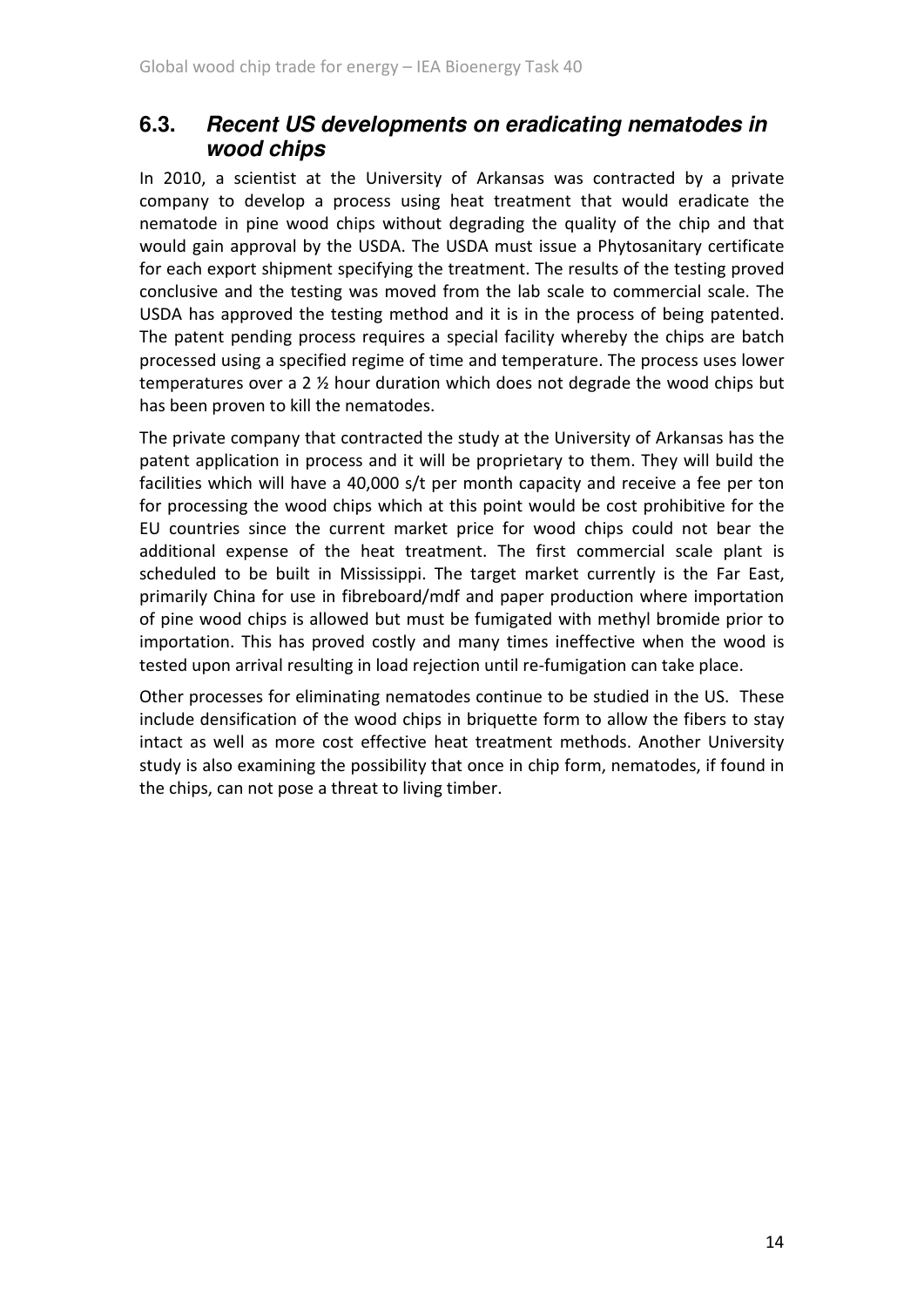### **7. Summary and conclusions**

It is estimated that less than 10% of annually reported wood chip trade volumes are energy-related. The remaining, largest fraction is primarily destined for pulp and paper production, with some trade for other uses such as fibre and particle boards. Energy-related wood chip trade takes almost exclusively place to and within the European Union (EU), where respective policies promoting the use of renewable energy have stimulated wood chip use in the residential and industrial segment.

Wood chips for the EU residential market are primarily sourced locally. Hence, international wood chip trade is exclusively driven by the industrial sector, where chips are combusted in dedicated or converted co- and/or mono-firing installations (primarily fluidized-bed). Respective trade takes place in the form of chips (virgin wood chips), crushed (waste) wood, or as roundwood which is chipped at the plant. Official statistics indicate that wood waste volumes dominate the EU-related trade.

Outside the EU, wood chip trade is only known to occur to Japan and Turkey from Canada and the Southeastern US. Should respective policies be implemented in Asia, the region could become one of the key drivers for an increase in international wood chip trade for energy.

So far though, global wood chip trade to the EU is unlikely to increase significantly. North American imports to the EU underlie phytosanitary measures (pine beetle, and nematodes) which increases wood chip end prices and limits their use to the higher priced segments, primarily pulp and paper production. South America (esp. Brazil) and Asia are ramping up pulp and paper (and also pellet) production capacities. Hence, woody material such as chips (e.g. from Vietnam) will therefore be used mostly locally. Africa has increased wood chip production (driven e.g. by companies from Sweden and Denmark), also for energy use, but end-use markets remain offshore and companies currently investing in Africa are expected to eventually turn chips into pellets prior to transport. The strong demand in Asia and the distance to Europe make Oceania also unlikely to become a large supplier of wood chips for energy to the EU. Oceania (primarily Australia and New Zealand) already supplies wood chips to Asian pulp and paper producers, e.g. in China, Japan, India. As said above though, should any of these countries create policy incentives to use wood chips for energy, total global energy related wood chip trade could increase significantly.

Key EU wood chip markets for energy lie in Scandinavia and Italy. Both regions currently experience an underutilization of pulp and paper production capacities resulting in an oversupply of wood chips; reducing the need for global supplies. However, additional resources could also be used for other industries, e.g. fibreboard or pellet production. One potential driver for increased EU wood chip trade could be extended Russian duties on roundwood; especially to Scandinavian markets.

In general, the key constraint for international wood chip trade for energy is economic viability. Margins are primarily influenced by production and transport costs, but also prices in and exchange rates to target markets. As production costs depend heavily on feedstock prices, it is not surprising that key wood chip producing and exporting regions have a long tradition in export oriented forestry, wood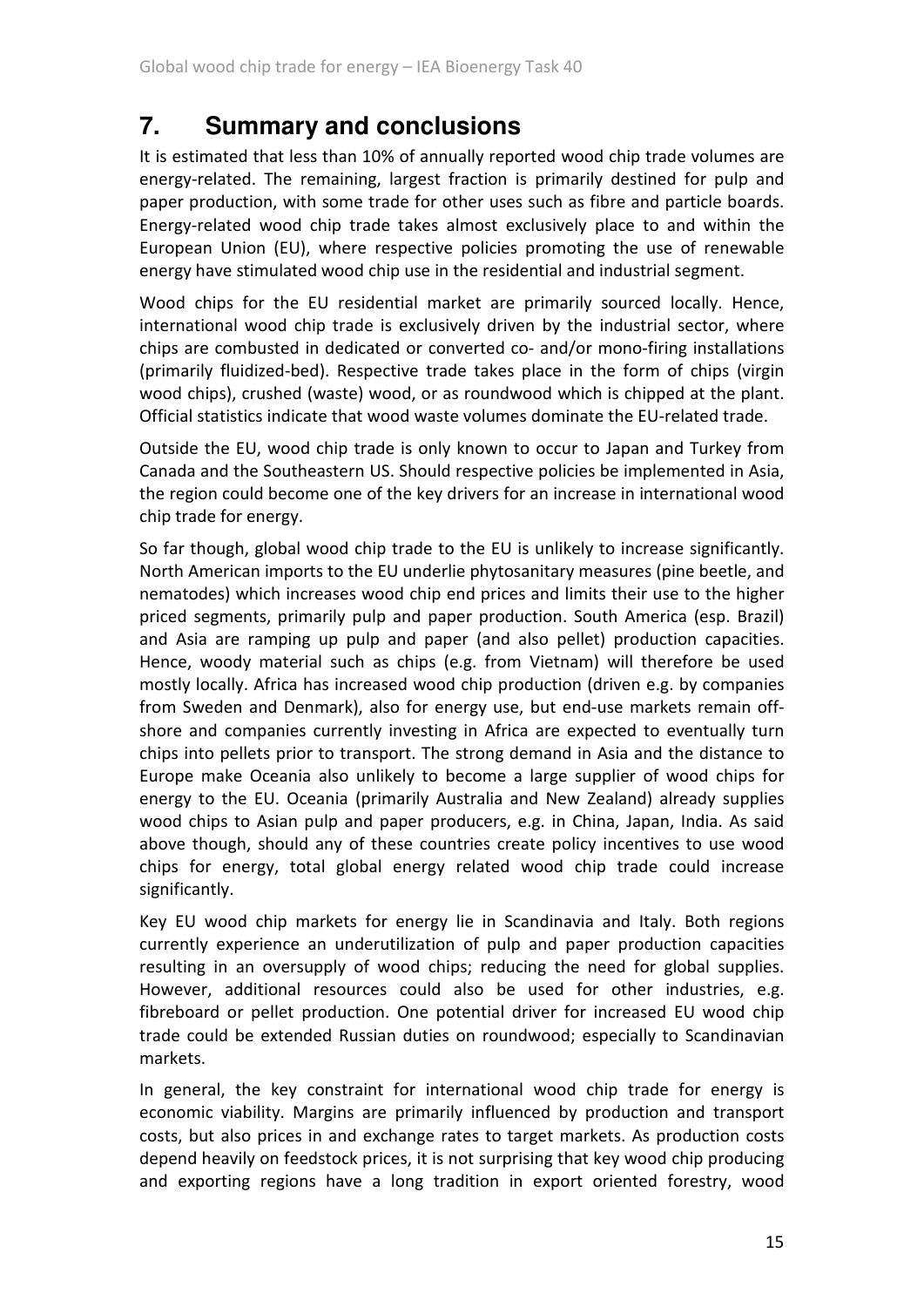processing, and/or pulp and paper industries, and benefit from the availability of low/no cost feedstock and/or residues, infrastructure, and experience [6].

Facilities in Sweden and Denmark indicate that they would source wood chips globally but do stress the need for reasonable transport costs per load. Transport costs are determined by vehicle costs and availability (e.g. in the case bulk carrier vessels), and biofuel characteristics [6]. The current availability of shipping capacities for large international (i.e. open-ocean, long-distance) trade indicates that the limiting factor for significant international wood chip trade lies with the chips' characteristics. Without densification of the woodchips (a patented process developed in the US) woodchips require specialty vessels (woodchip carriers) in order to make the transportation on a long haul basis economically feasible. Pellets in comparison have better transport qualities: high homogeneity, high heating value and bulk density (thus high energy density per ship load), ability to be transported in standard sized vessels for greater ocean transportation economy, plus flexible enduse regarding combustion technology and scale (e.g. co-firing in pulverized coal combustion plants).

Hence, in comparison to wood pellets, global wood chip trade for energy remains small. While wood pellet production has already experienced replacement effects; e.g. in Austria, where an increase in regional biomass use for energy has led to increased (oversea) imports of the local pulp and paper industry [31]. Production and trade developments of wood chips for energy have not (yet) shown similar effects. The availability and importance of the respective solid biofuels remain linked and ultimately limited by the developments in their underlying sectors i.e. forestry/pulp and paper for wood chips and roundwood, construction/recycling for wood waste or food/fodder processing for residues. Apart from feedstock availability, new challenges on the supply side include increasing standardization and sustainability requirements.

On the demand side, the residential market has been less influenced by policies, due to the singularity of the support measures as compared to large-scale applications, where long-term framework conditions primarily aim at bridging the economic gap towards substitute fuels (esp. coal) [6]. Trade in the industrial market can therefore be based on longer-term pricing signals and has shown increasingly established trade routes. The latter is also supported by a growing vertical supply chain integration of large scale users [6].

Current statistical reporting make global wood chip trade patterns still hard to distinguish between energy and other end-uses. Anecdotal data remains essential to estimate and interpret trade flows. Future datasets of international institutions, we believe, should be streamlined and eventually allow reporting of global commodity trade streams beyond digit-6-level.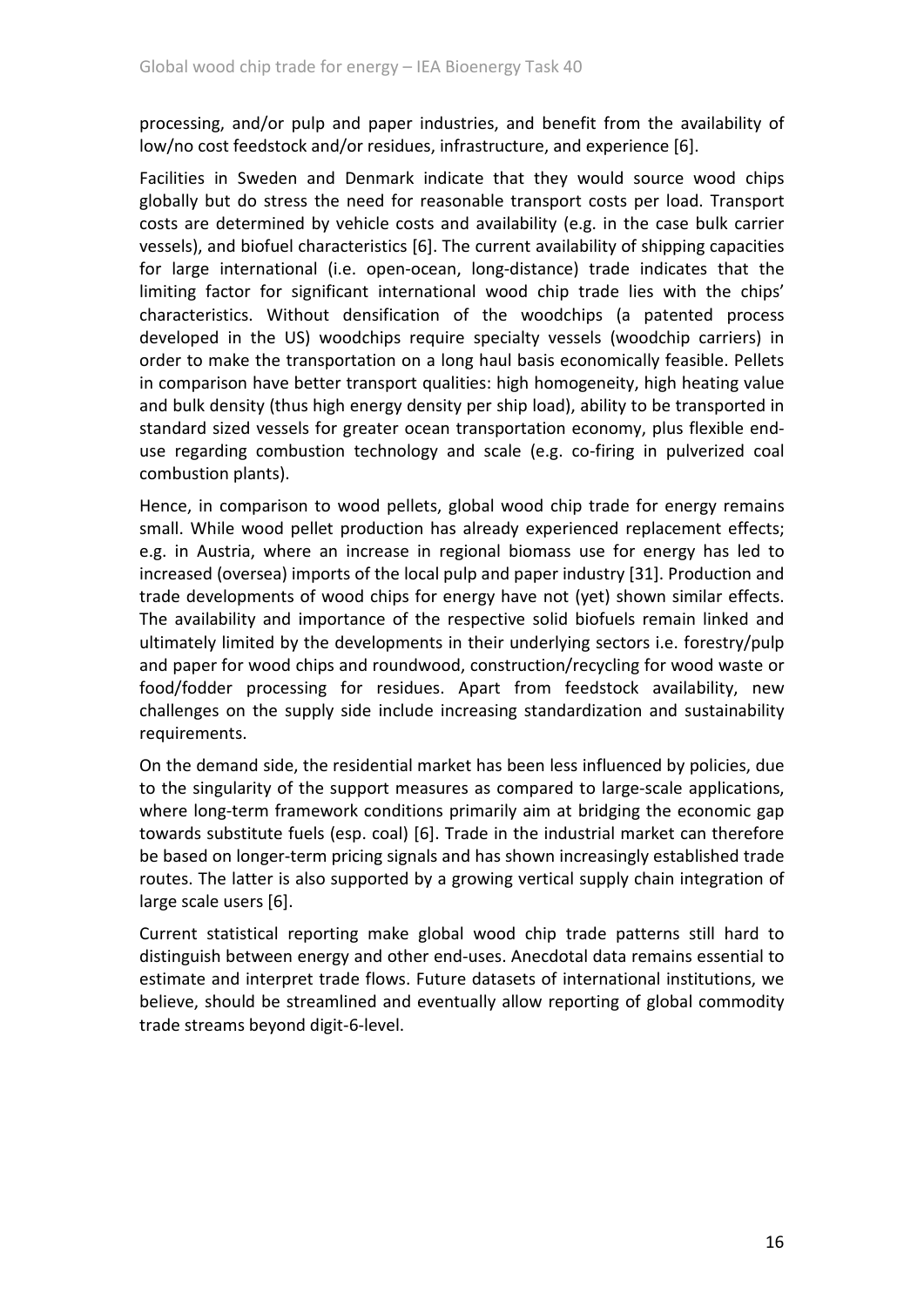## **References**

[1] Edenhofer O, R. Pichs-Madruga, Sokona Y, Seyboth K, Matschoss P, Kadner S, et al. IPCC Special Report on Renewable Energy Sources and Climate Change Mitigation Cambridge University Press, Cambridge, UK and New York, USA; 2011.

[2] IEA. World Energy Outlook. Paris: International Energy Agency; 2010.

[3] Bauen A, Berndes G, Junginger M, Londo M, Vuille F, Ball R, et al. Bioenergy - a sustainable and reliable energy source: A review of status and prospects. IEA Bioenergy; 2009. http://www.ieabioenergy.com/LibItem.aspx?id=6479 [12.01.2011].

[4] IPCC. Climate Change 2007: Mitigation of Climate Change. Contribution of Working Group III to the Fourth Assessment Report of the Intergovernmental Panel on Climate Change. Cambridge, UK and New York, USA: Cambridge University Press; 2007.

[5] Chum H, A. Faaij, J. Moreira, G. Berndes, P. Dhamija, H. Dong, et al. Bioenergy. In: Edenhofer O, Pichs-Madruga R, Sokona Y, Seyboth K, Matschoss P, Kadner S, et al., editors. IPCC Special Report on Renewable Energy Sources and Climate Change Mitigation. Cambridge, UK and New York, USA: Cambridge University Press; 2011. [6] Lamers P, Junginger M, Hamelinck C, Faaij A. Developments in international solid biofuel trade - an analysis of volumes, policies, and market factors. Renewable and Sustainable Energy Reviews. 2012;16:3176-99.

[7] Cocchi M, L. Nikolaisen, M. Junginger, C. S. Goh, J. Heinimö, D. Bradley, et al. Global wood pellet industry and market study. IEA Bioenergy Task 40; 2011. http://www.bioenergytrade.org/downloads/t40-global-wood-pellet-marketstudy\_final.pdf [January 2012].

[8] Heinimö J. Methodological aspects on international biofuels trade: International streams and trade of solid and liquid biofuels in Finland. Biomass and Bioenergy. 2008;32:702-16.

[9] UN. Commodity Trade Statistics Database (COMTRADE). New York, Geneva: United Nations; 2011. http://comtrade.un.org/db/default.aspx [04.08.2011]. [10] Eurostat. Data Explorer - EU27 Trade Since 1995 By CN8. Brussels, Belgium: Eurostat; 2012.

http://epp.eurostat.ec.europa.eu/portal/page/portal/statistics/search\_database [April 2012].

[11] FAOSTAT. ForesSTAT. Rome, Italy: Food and Agriculture Organization of the United Nations; 2011. http://faostat.fao.org/site/626/default.aspx#ancor [07.02.2011].

[12] Bornerup T, Corneliusen B. Director and Bioenergy manager of Verdo Energy, Aarhus, Denmark: Personal communication on global roundwood for energy trade, June. 2011.

[13] Alakangas E. European Standard (EN 14961) for wood chips and hog fuel. Forest Bioenergy 2010: Finbio Publications; 2010. p. 329-40.

[14] Hektor B. Member representative Swedish Bioenergy Association SVEBIO, Stockholm, Sweden: Personal communication on global wood pellet and charcoal trade and wood chip trade in Scandinavia, March. 2011.

[15] Junginger M, van Dam J, Alakangas E, Virkkunen M, Vesterinen P, Veijonen K. Solutions to overcome barriers in bioenergy markets in Europe. EUBIONET3: VTT & Utrecht University; 2010.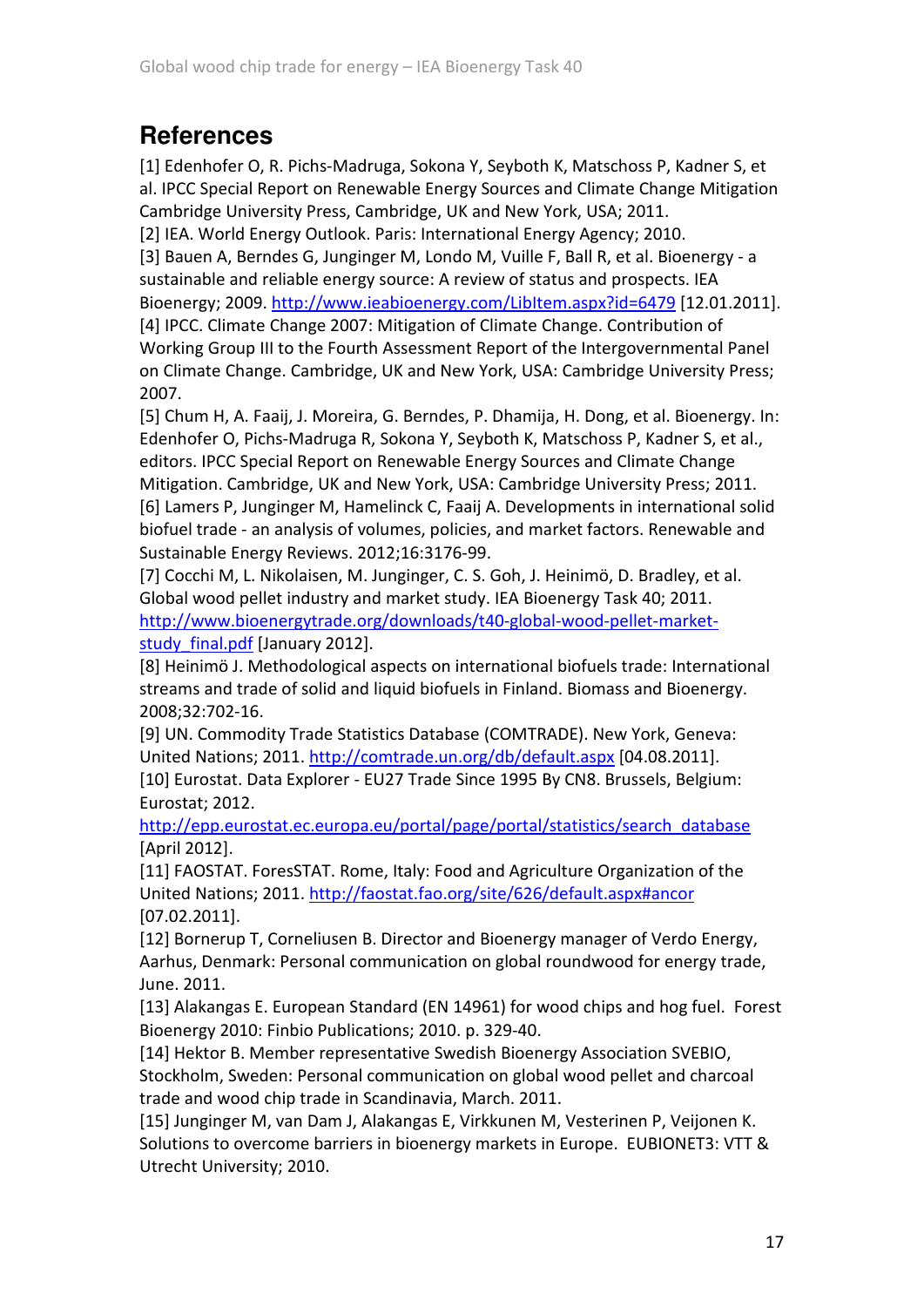http://www.eubionet.net/GetItem.asp?item=digistorefile;144551;1087&params=op en;gallery [12.01.2011].

[16] Wiik C, Alakangas E, Rathbauer J, Sulzbacher L, Kilgus D, Baumbach G, et al. Used wood in the EU - part 1: classification, properties, and practices. In: II B, editor. Jyväskylä, Finland: VTT; 2008.

[17] Olsson O. PhD student at School for Forest Management, Swedish University of Agricultural Sciences, Skinnskatteberg, Sweden: Personal communication on solid biofuel esp. wood chip trade/use in Scandinavia, March. 2011.

[18] USDA. Forestry production and trade outlook - Russian Federation. Moscow, Russia: US Department of Agriculture, Foreign Agricultural Service; 2009.

http://gain.fas.usda.gov/Recent%20GAIN%20Publications/Russia%20Refrains%20fro m%20Increases%20in%20Export%20Tariff%20for%20Round%20Wood%20\_Moscow \_Russian%20Federation\_1-13-2011.pdf [21.02.2011].

[19] Heinimö J. Project manager at Lappeenranta University of Technology, Varkaus, Finland: Personal communication on global and finnish market developments in wood chips, waste wood, roundwood, and wood pellets, data sources and discrepancies, March. 2011.

[20] Wild M. Director of Wild & Partner KG, Vienna, Austria: Personal communication on global solid residue trade, March. 2011.

[21] Flynn R. Director International Timber at RISI, USA: Personal communication on global wood chip trade patterns for energy, May. 2012.

[22] Guizot M. The prospects of wood chips and pellets production and trade. 2nd Biomass for Heat and Power Conference. Brussels, Belgium2010.

[23] Willumsen K. Import of wood-chips from non-European countries - need for a common PRA? Nordic-Baltic plant health meeting. Finland2010.

http://www.evira.fi/files/attachments/en/evira/events/nordic\_baltic\_plant\_health\_f orum\_2010/kw\_nor\_import\_of\_wood\_chips\_from\_non-european\_countries.pdf [22.02.2011].

[24] Vattenfall. Vattenfall acquires share of Buchanan Renewables Fuel Ltd in Liberia. 2010. http://feed.ne.cision.com/wpyfs/00/00/00/00/00/11/96/D8/wkr0011.pdf [17.06.2011].

[25] Alakangas E, Heikkinen A, Lensu T, Vesterinen P. Biomass fuel trade in Europe. In: EUBIONET2, editor. Jyväskylä, Finland: VTT; 2007.

http://eubionet2.ohoi.net/ACFiles/Download.asp?recID=4705 [05.04.2011].

[26] Vikinge B. Trading of wood chips in the Baltic Sea region. EUBIONETIII

workshop: Biomass trade – focus on solid biofuels. Espoo, Finland2011.

[27] Faber J, Bergsma G, Vroonhof J. Bio-energy in Europe 2005 - Policy trends and issues. Delft, the Netherlands: CE; 2006.

[28] Goto S, Oguma M, Iwasaki Y, Hayashi Y. Japan country report 2011. IEA Bioenergy Task 40; 2012. www.bioenergytrade.org [May 2012].

[29] Goto S, Oguma M, Iwasaki Y. Country Report Japan. IEA Task 40; 2011. http://www.bioenergytrade.org/downloads/japanesetask40countryreport2011.pdf [01.03.2011].

[30] UNECE, FAO. Forest Products Annual Market Review 2009-2010. In: Pepke E, editor. Geneva Timber and Forest Study Paper. New York, Geneva: United Nations Economic Commission for Europe / Food and Agriculture Organization of the United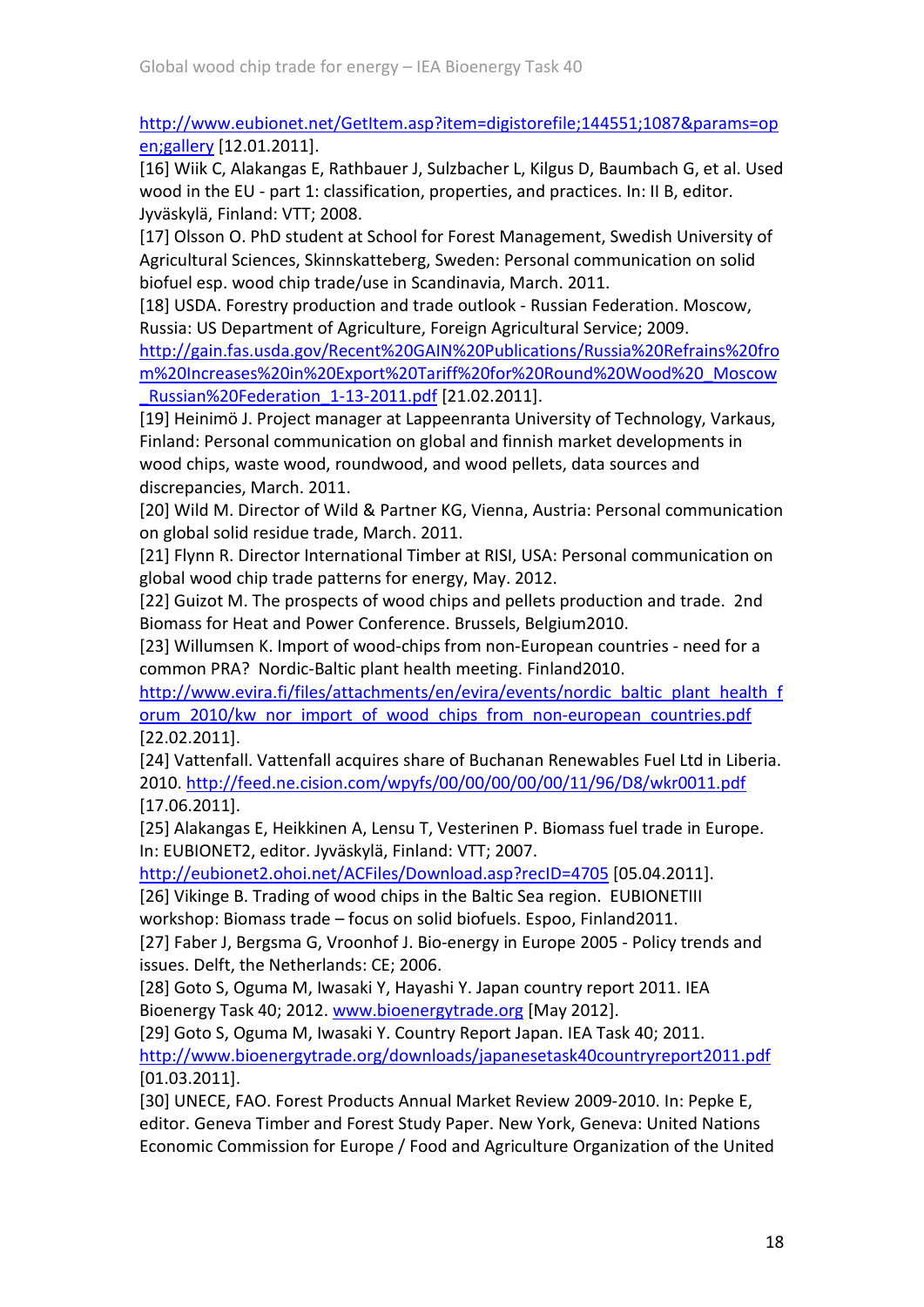Nations 2010. http://timber.unece.org/fileadmin/DAM/publications/sp-25.pdf [18.01.2011].

[31] Kranzl L. Senior researcher at EEG, TU Vienna, Austria: Personal communication on global solid biofuel trade codings and methodologies, June. 2011.

[32] Heinimö J, Junginger M. Production and trading of biomass for energy – An overview of the global status. Biomass & Bioenergy. 2009;33:1310-21.

[33] Ume-Ezeoke O. Palm kernel shell product offer. London, UK: Opean Energy; 2010.

[34] ECN. Phyllis Database. Petten, the Netherlands2011. http://www.ecn.nl/phyllis/ [29.06.11].

[35] Emrich W. Handbook of charcoal making. Dordrecht / Boston / Lancaster: D. Reidel Publishing Company; 1985.

[36] Clark A, Daniels R. Estimating moisture content of tree-length roundwood. Pulping/Process and Product Quality Conference. Boston, USA2000.

http://www.srs.fs.usda.gov/pubs/ja/ja\_clark015.pdf [29.06.11].

[37] Kaltschmitt M, Hartmann H. Energie aus Biomasse: Grundlagen, Techniken und Verfahren: Springer, Germany; 2001.